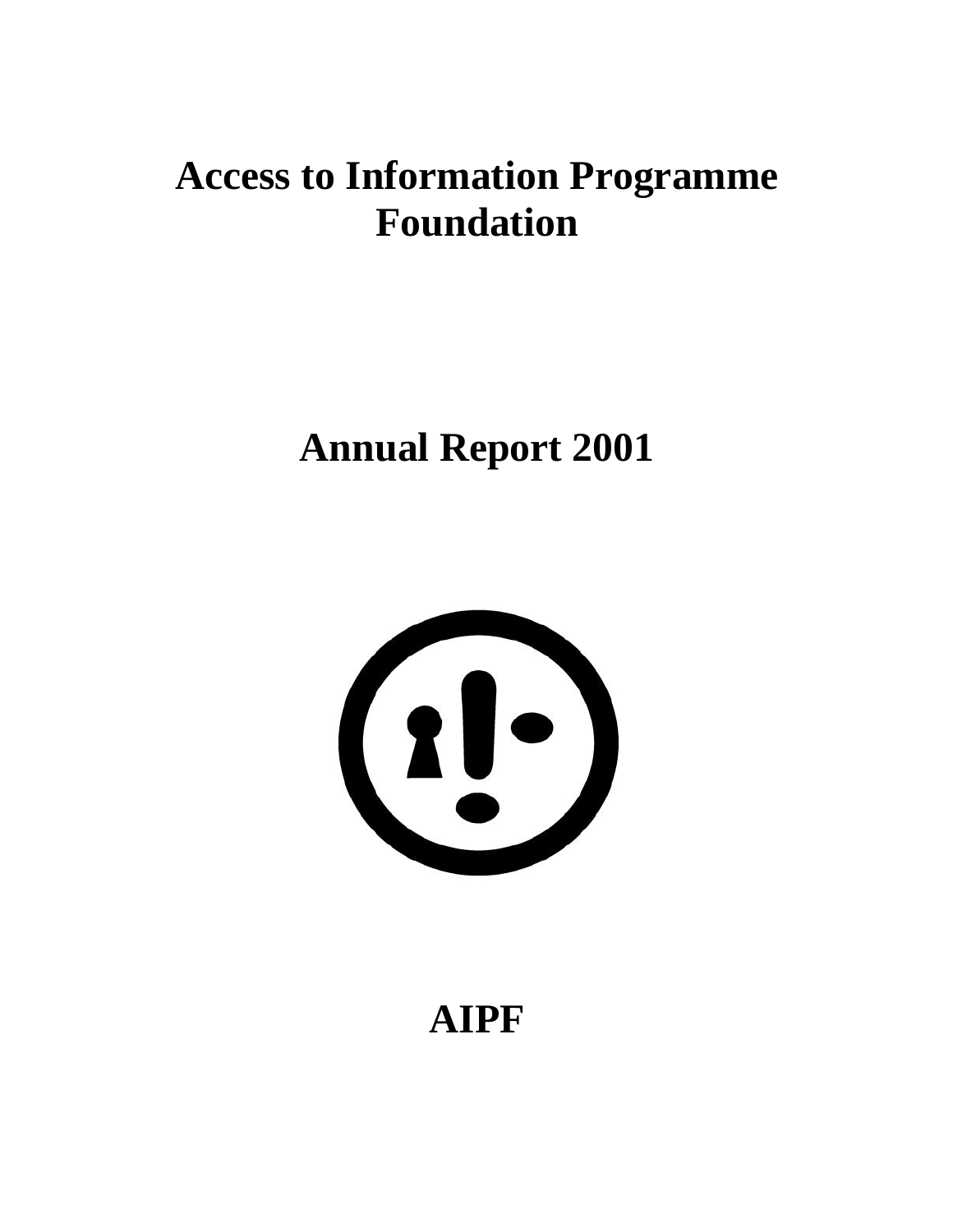# **A narative summary listing program progress, accomplishments and key issues of Access to Information Programme Foundation and Financial report For the period ended December 31, 2001**

## **1. Characteristic of the period**

The primary goal of the team of AIP during 2001 was to assist in the implementation of the Access to Public Information Act (APIA)

The team of AIP has concentrated their efforts (on several issues) in several main (important) directions

- To monitor and assist the process of adoption of modern legislation in Bulgaria, concerning the restrictions to the freedom of information.
- To monitor the practices of the implementation of APIA
- To provide legal assistance to citizens, NGOs and journalists in cases of refusals of access to information
- To clarify the norms of APIA and the international standards through civic education
- To constantly sustain a media campaign to clarify (explain) the standards in the field of access to information

#### **Legislation**

Two draft acts, concerning freedom of information restrictions, were introduced for discussion in Parliament in 2001. Those were the Personal data Protection Draft Act and the draft for the Law on the Protection of Information, Classified as State or Official secret. An Amending Act to the Access to Public Information Act and a draft for an Act on the Protection of the Environment were also introduced in Parliament.

The legal team of Access to Information Programme prepared comments on the draft acts in every stage of the debate and presented these comments through the media for public discussion.

#### **Monitoring and work with the public institutions**

After the parliamentary elections in June 2001 AIP has distributed its annual report "The Current Situation of the Access to Public Information in Bulgaria" among all members of Parliament and to the Information and Public relations department of the new government. In September 2001 AIP together with the Agency for Socio-Economic Analyses prepared and started a survey "Fulfillment of the Obligations under APIA of the Bodies of the Executive power". The goal of the survey was to outline the problems concerning the implementation of APIA one year after its adoption. The survey itself and the principal results were presented to the media and to state officials in the beginning of 2002.

#### **Legal assistance**

In 2001 the team of AIP continued to provide written consultations in cases of information refusals, which are received in the office through our network of twenty-six coordinators from twenty-six regional towns. The number of consulted cases has increased, similarly to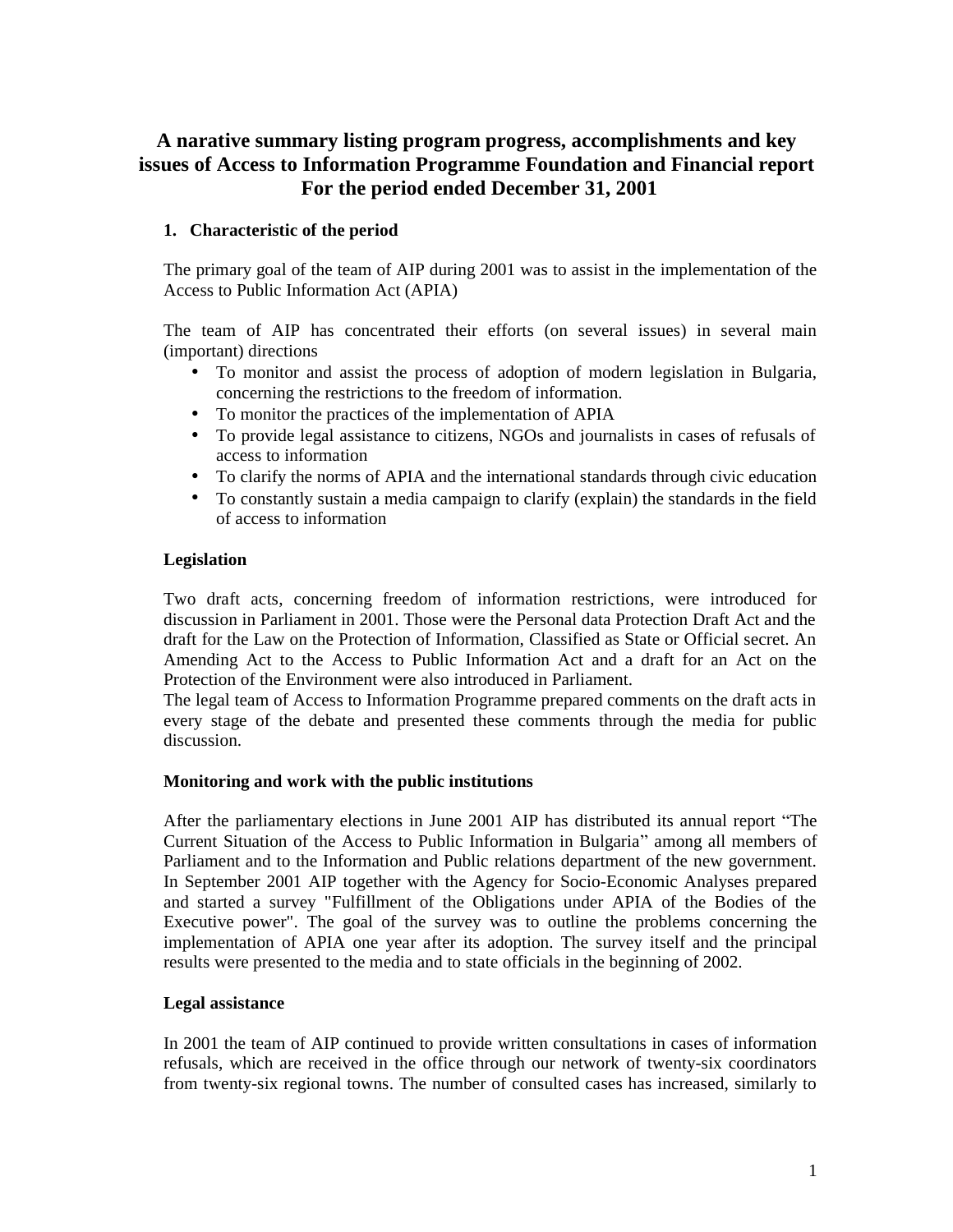the number of people, who have visited the office of AIP seeking assistance when seeking information, writing APIA requests, or when appealing refusals of information to the court.

#### **Educational seminars**

The demand for the services provided by AIP in the process of education on APIA has increased. Simultaneously, our resources for the organization of such trainings have decreased. Some of the projects for education, which we prepared during the last year, were not supported by the donors. Representatives from the team of AIP have lectured in trainings and seminars, arranged by other organizations. Those lectures were in most cases not paid for. We had to choose either to participate in such discussions without payment, or not to participate at all, and thus to miss the opportunity to introduce the norms of APIA to a wider range of people. The ratio between the trainings organized by AIP to those in which AIP team members have participated as lecturers is one to five.

## **Media campaign**

The team of AIP has been in permanent contact with the media to announce events, concerning the freedom of information. The web site of AIP was reconstructed and well maintained during the last year.

#### **Achievements by fields of activities**

Monitoring and assistance in the legislation process

During the year 2001 the team of AIP has prepared comments on draft acts, concerning the regulation of the right to information and the restrictions of this right. These comments were sent to the drafting workgroups or to the parliamentary committees, to which the draft acts were appointed. All these comments were presented on public discussions or propagated through the media. Part of our suggestions was taken into account before the introduction of the acts into Parliament.

During the last year the legal team of AIP has gathered twenty times to discuss the comments on the draft acts, the cases of information refusals received in our office, the court appeals and other problems, concerning the implementation of APIA.

Access to Information Programme has organized two public discussions by jurists on the problems with the implementation of APIA

Access to Information Programme was invited by the Parliamentary Information Center as a co-organizer of a public discussion of the draft for the Law on the Protection of Information, Classified as State or Official Secret (LPICSOS). The discussion was held on October 30, 2001. Alexander Kashumov, Gergana Jouleva and Fany Davidova presented the comments of AIP on the two draft acts for LPICSOS, introduced in Parliament.

The comments of AIP on the Amending Act to the Access to Public Information Act waer also taken into account when the act was introduced by a group of MPs.

## **Monitoring of the practices**

The monitoring of the practices of the implementation of the Access to Public Information Act has been accomplished by systematization of the monthly reports of our coordinators. These reports contained cases of information refusals from twenty six regional towns of Bulgaria. The total number of consulted cases for the previous year is 502.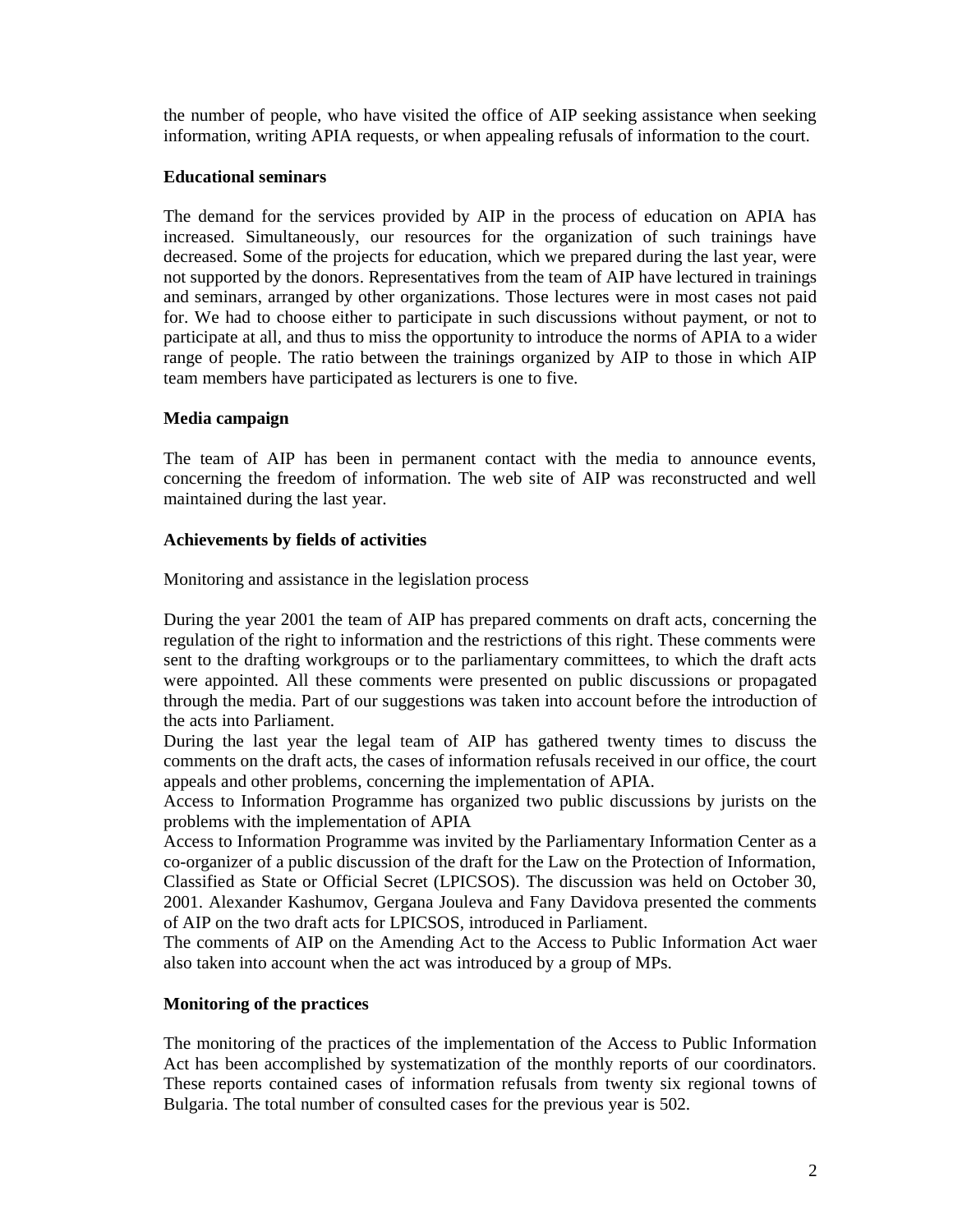From September 25, 2001 to October 30, 2001 AIP and the Agency for Socio-economic Analyses conducted the survey "Fulfillment of the Obligations under APIA of the Bodies of the Executive power". The survey covered 363 institutions. The report on the survey was published in English and in Bulgarian and presented in front of state officials and to the media.

## **Legal assistance**

The 502 cases of information refusals received by AIP have been consulted and commented. The cases and the comments have been distributed through our network of coordinators in the whole country (see Attachment 1).

- 1. Tolal number of consulted cases 502
- 2. Number of written consultations 409
- 3. Help provided in writing an APIA request- 46
- 4. Court appeals 24
- 5. Number of consultations over the phone 10
- 6. Number of consultations by e-mail 7
- 7. Number of consultations in the office of  $AIP 6<sup>1</sup>$

During the year 2001 refusals of different state bodies to supply information were appealed to the court. The preparations of the court appeal and the legal actions are provided by AIP

Number of  $cases<sup>2</sup> - 24$ 

- 1. Number of enforced decisions 1
- 2. Number of appealed decisions  $-2$
- 3. Number of enforced rulings on admissibility  $-2$
- 4. Number of apealed rulings on admissibility  $-2$
- 5. Number of not appealed rulings on admissibilty 1
- 6. Number of cases ended with a friendly settlement– 2
- 7. Number of cases waiting for decision  $-3$
- 8. Number of appointed cases 4
- 9. Number of terminated cases 1
- 10. Number of appeals written  $-3$
- 11. Number of appeals pre 4
- 12. Number of ceased preliminary investigations 1

#### **Training seminars**

l

The total number of seminars, conferences, and workshops in which members of AIP have taken part as lecturers is fifty-seven. Ten of them were organized by AIP. The number of the participants in the training meetings during 2001 was 1037 (see Attachment 2).

 $1$  The help provided to citizens, NGOs and journalists in writing an APIA request often included numerous consultations in the office of AIP, by mail, and over the phone. Thus, the number of people that have come to our office, for example, is significantly larger than six.

 $2^2$  The number of cases is smaller than the sum of all categories, because some cases may fall into more than one category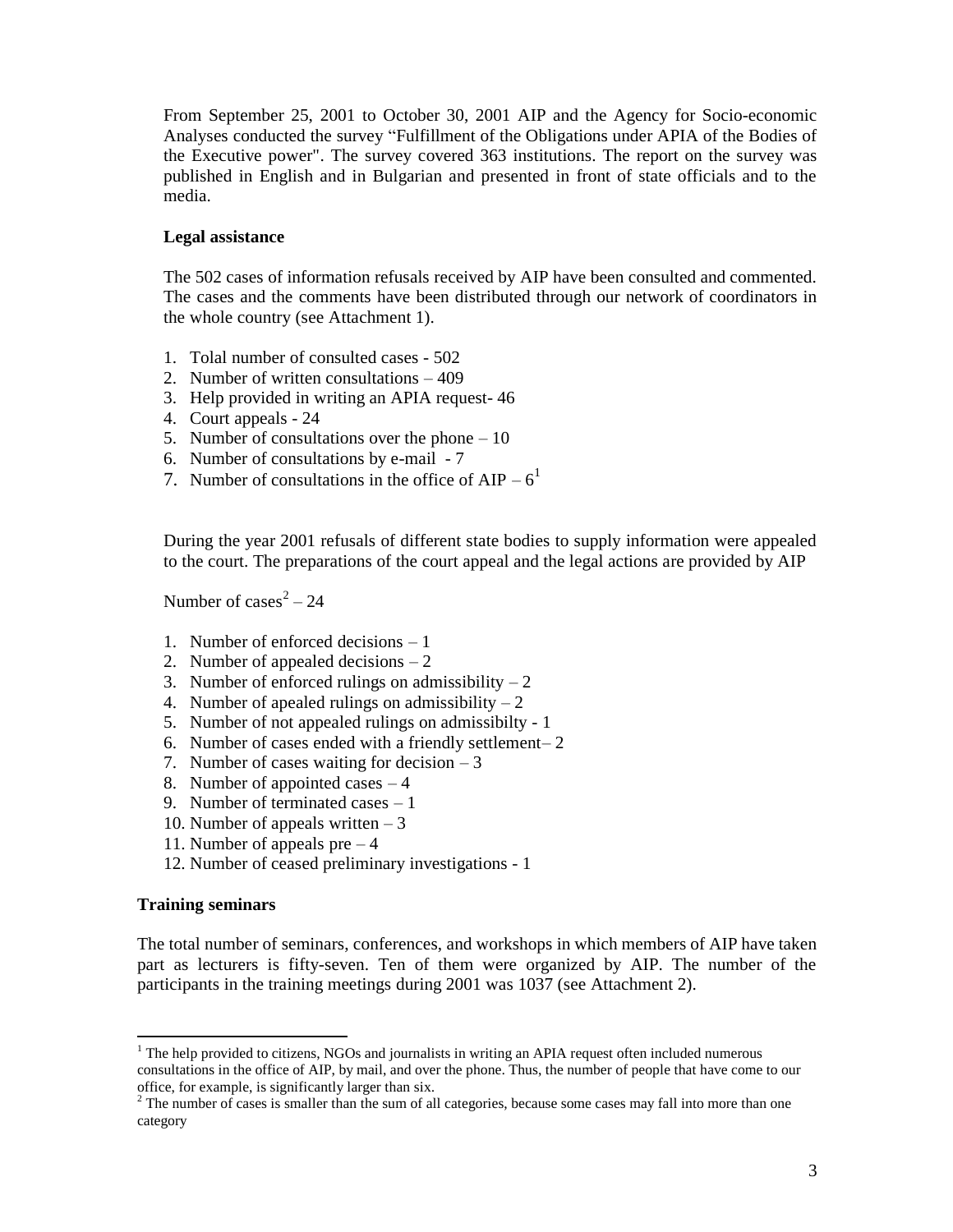# **Media campaign**

Publications in printed media - 67 (see Attachment 3). Participation of AIP members in radio and TV shows - 33 (see Attachment 4).

## **2. Achievements by projects**

During the last year the team of Access to Information Programme has worked on the following projects:

**Advocacy and judicial review for the implementation of the APIA** financially supported by Open Society Foundation - Sofia

The main goal of the project was to assist the process of the implementation of APIA. This goal was achieved through:

- Discussions within a wider circle of jurists, focused on problems concerning the cases of information refusals that we have received, and problems which arose when we appealed these cases to the court;
- Monitoring and summary of the practices of implementation of APIA by the institutions;
- Building a network of lawyers in the country in order to provide assistance in specific cases of information refusals locally;
- Constant dissemination of our achievements through the media and especially on the website of AIP

#### **We have achieved the following results:**

In February we organized a discussion on the problems of the implementation of APIA. Twentyfive people took part in the discussion, among them lawyers, judges and university professors of law. The materials from this discussion were published as a brochure and distributed through our network of coordinators. A permanent expert group was formed whose objective was to discuss specific cases received by AIP and problems arising in the course of the legal proceedings. This group also prepared comments on draft acts, concerning the freedom of information in Bulgaria.

The results from the discussion and the comments of the experts were presented on a meeting of the AIP team with our coordinators and lawyers from twenty six regional towns of Bulgaria in mid October 2001.

On this meeting we also discussed the possibility to form teams, which would provide legal assistance locally throughout the country.

The team of AIP was willing to participate in discussions and workshops on APIA, organized by unions of jurists in the country. We proposed to PIOR to organize trainings under APIA, but they didn't manage to organize the trainings, with the exception of the "Open door day of the Regional court in Varna". Alexander Kashumov presented the experience of AIP on that event.

During the summer of 2001 we started the preparation of the survey "Fulfillment of the Obligations under APIA of the Bodies of the Executive Power - One Year Later"

The survey was conducted in September and October 2001. The results were presented in front of the media and the institutions and were published in the beginning of 2002.

The results indicate that there is a need for constant assistance in the process of information seeking and support for the positive practices of the implementation of APIA. One of the most important recommendations of the surveyed officials was to provide training on APIA and to exchange the experience gathered in the implementation of the act.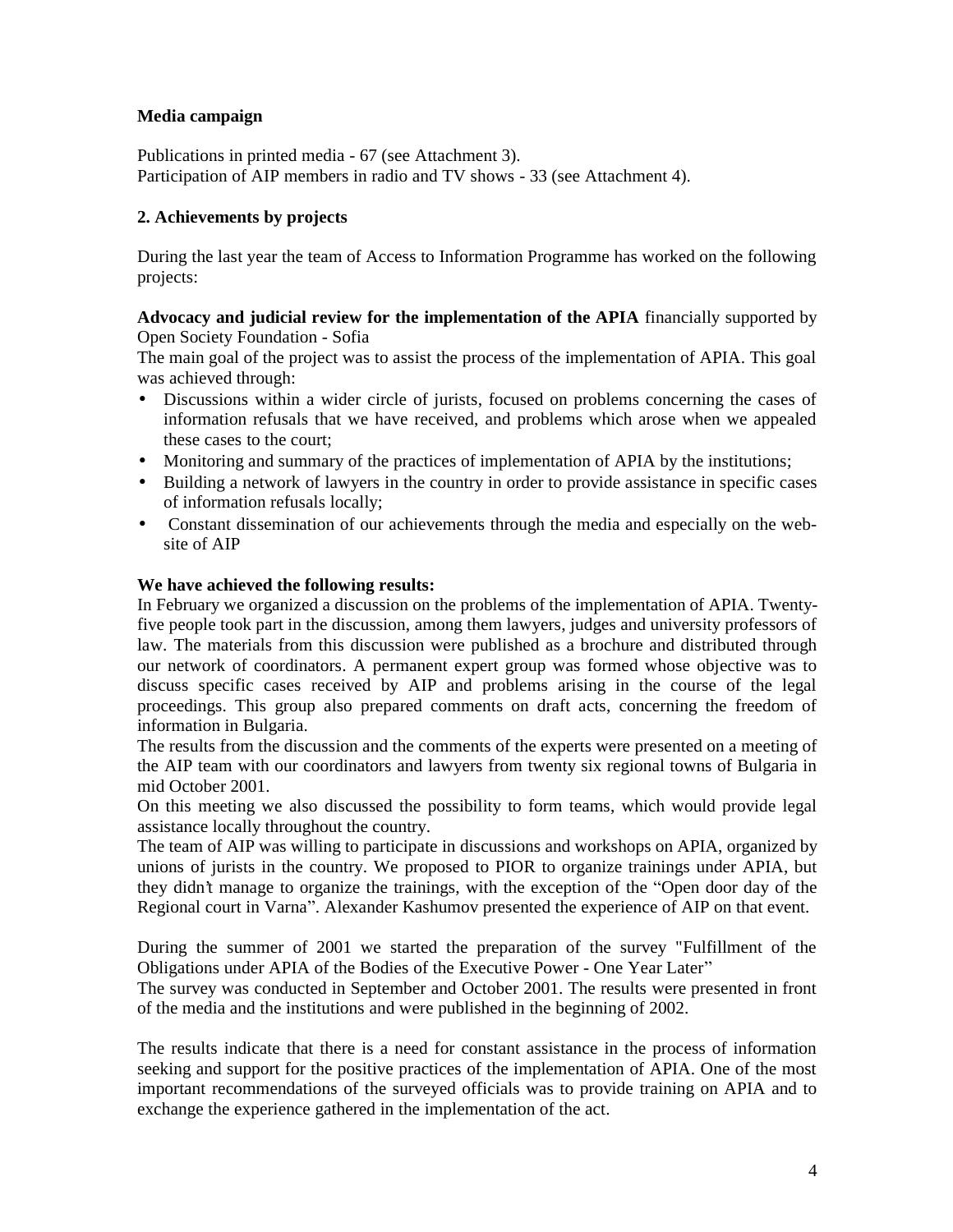The cases of information refusals, which we comment and consult, helped us formulate the problems, arising when applying the Access to Public Information Act, and when applying other practices of the freedom of information. Each month all cases and the corresponding comments are distributed through our network of coordinators in the country. The number of APIA requests, registered in our office for the last year is 46. Most of them were prepared with the help of members of our team.

All comments on draft acts were published on the web site of AIP. Description of the court appeals and timely information about training seminars and presentations of AIP were also published on the web site.

The appeals of information refusals, comments of the group of experts on draft acts introduced in Parliament and the results from the survey were well presented in the media.

In 2001 the project "Public Campaign for Access to Information Legislation" was completed. The project was financially supported by the Netherlands Organization for International Development Cooperation (NOVIB). We published the first annual report "The Current Situation of Access to Information in Bulgaria". The report was published in Bulgarian (1000 copies) and in English (500 copies) and distributed among institutions, NGOs, media, and partner organizations. On a meeting with our coordinators in March 2001 we evaluated our achievements and discussed the main directions of the work of AIP.

In June 2001 we launched the project **"Monitoring and Civic Education on APIA Implementation"** financially supported by NOVIB. The main goal of this project is to continue to monitor the implementation of APIA. This will be achieved through maintaining and developing our network of coordinators and through educating NGOs representatives to actively practice their rights under APIA.

## **Results that we have achieved so far:**

In July 2001 we organized a workshop with NGO representatives from all over the country. On this meeting we presented the norms of APIA and discussed the cases, when citizens and NGOs– with the help of AIP lawyers - have appealed refusals to grant information by the obliged institutions.

In September 2001 we organized a meeting with our coordinators. Currently, AIP has coordinators in every regional town in Bulgaria. These coordinators collect cases of information refusals and send them to our office. After the cases are commented by two of our jurists, they are distributed in the country through our network.

We are currently preparing the annual report "The Situation of the Access to Information in Bulgaria in 2001"

This project ends in November 2002

In September 2001 we started the project **"Freedom of Information Litigation"** financially supported by the Open Society Institute– Budapest. The objective of the project was to cover the costs for fifteen appeals to the court in cases of public interest when access to information has been refused. Another goal of the project is to prepare, publish and distribute a manual, which summarizes the experience of AIP gained from the lawsuits. This experience will also be shared with our partner organizations on a three-day meeting.

## **Main activities, provided in the project**

Ø To prepare and file fifteen appeals to the court and to provide legal actions afterwards;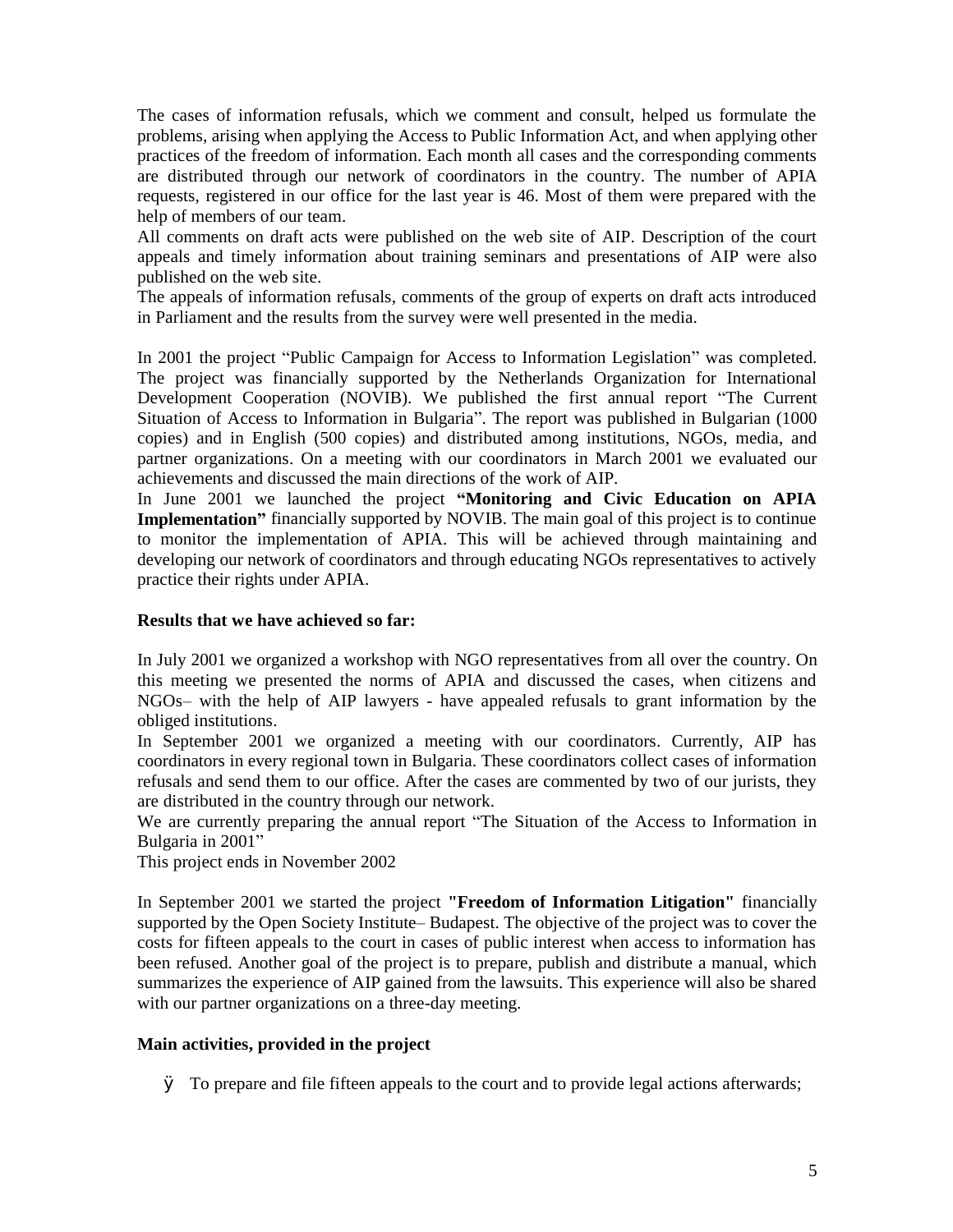- Ø To prepare, publish and distribute a manual, summarizing the experience that AIP will have gained from litigation;
- Ø To organize a three-day regional workshop with partner organizations and to share our experience with them

By December 2001 twenty appeals were discussed, written and prepared for hearing in the court. The appeals and the progress of the lawsuits are presented on the web site of AIP. The legal team of AIP discusses on their regular meeting the cases received in the office and the possibilities of submitting court appeals.

We have started to discuss the structure of the manual, which will summarize the experience of AIP.

#### **Partner projects in 2001**

#### **Project: "Practical Access to Democracy in Central and Eastern Europe"**

**Financial support provided by:** European Initiative for Democracy and Human Rights /European Commission/ ARTICLE 19

**Goal of the Project:** To extend the possibilities of NGOs in five Central and East-Eropean countries to work towards increasing the popularity of freedom to information and freedom of expression issues.

Article 19 will work in cooperation with nine NGOs from Albania, Bulgaria, Croatia, Montenegro and Romania and will focus on two important issues, concerning the freedom of expression:

- 1. Litigation about offence and defamation, which continues to be one of the basic means, used by the bodies of executive power to suppress criticism against them;
- 2. Freedom of information legislation. Under proper circumstances, the presentation and education on the act, regulating the freedom of information can present greater possibilities to citizens to take part in the democratic processes.

The project was launched in the year 2000. During 2001 AIP actively carried out its obligations on the project. We organized:

A workshop with the project team in February 2001 in Sofia to educate the administration on APIA. Sixty-seven representatives from the bodies of both central local executive power were present.

Members of the AIP team took part in seminars in Budva (Montenegro) in May 2001 and in Bucharest (Romania) in October 2001 in the frame of the project. Draft acts for freedom of information in these countries were discussed on both meetings. AIP prepared comments on the presented in Montenegro Model Act for Freedom of Information.

Two handbooks on APIA were translated in English and distributed in order to serve the activities of our partner organizations. These were the guide for citizens "how to Get Access to Information" and "How to Apply АPIA – Guide for the Local Administration".

We are currently preparing a second education on APIA for state officials.

Partner project between the Bulgarian Media Coalition (BMC) and AIP **"Public education on APIA"**, financially supported by ProMedia, USAID.

During the last year Access to Information Programme, as a member of BMC, has worked in cooperation with other member organizations to increase the popularity of APIA and the awareness of the citizens of their rights. We have also prepared expert comments on The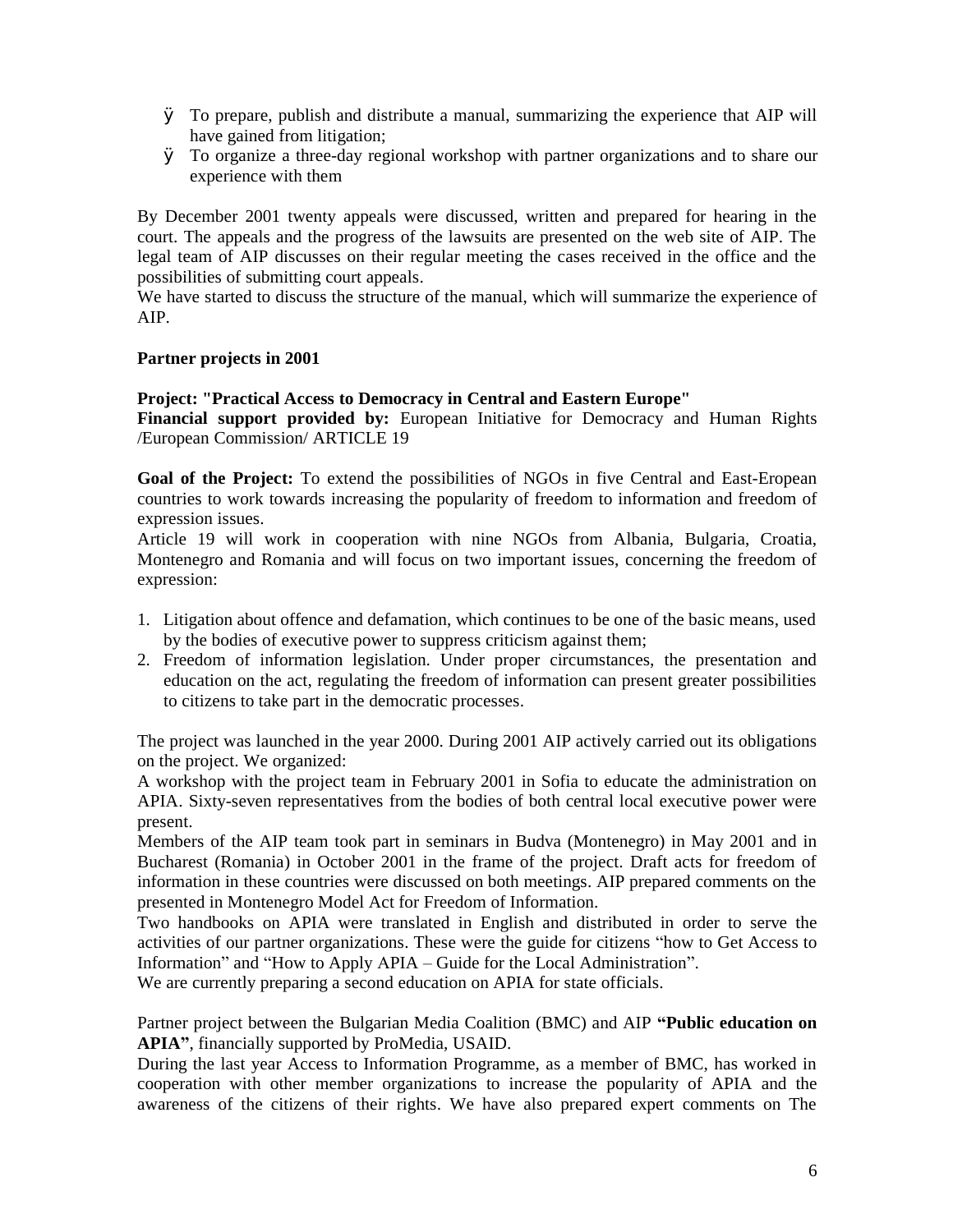Personal Data Protection Act (PDPA) and the Law on the Protection of Information, Classified as State or Official Secret and have presented them on discussions, seminars and training meetings. In the frame of this project we presented our comments on PDPA and LPICSOS and the court appeals in front of the media in November 2001. Members of the AIP team have lectured in all of the six training seminars of BMC in the country "Professional relationships between NGOs and the media"

Since its establishment AIP actively co-operates with NGOs working on environmental issues. AIP offers them free legal assistance in cases when access to environmental information is refused. In 2001 AIP was invited by InfoEcoClub –Vraca as a partner in a project called **"Healthy Environment - a Constitutional Right"** AIP members have made a commitment to provide legal assistance and to take legal actions in cases when environmental information has been refused. AIP experts also took part in the preparation and presentation on public discussions of comments on the draft Act on the Protection of the Environment.

#### **Partnerships with other organizations**

#### **AIP works actively with the following organizations to organize education meetings with the following organizations**

Association of the Rhodope Municipalities Center for the Development of Buhovo Town Foundation for Local Government Reform Regional Municipality Administration "Tracia" National Association "Legal Initiative for Local Government" Transparency International - Sofia ABA CEELI - Sofia Association of the Experts on Communications in the Municipalities Nova Zagora Municipality Кarnobat municipality Union of Journalists in Bulgaria

#### **AIP actively cooperates with other NGOs, providing them legal advice when they seek information:**

Center for Independent Living Institute for Market Economics Environmental organizations Civic Observer association

#### **AIP actively cooperates with other NGOs by preparing publications for their bulletins, publications and reports:**

Foundation for Local Government Reform Institute for Market Economics National Association "Legal Initiative for Local Government" Association of the Experts on Communications in the Municipalities UNDP – Annual report

#### **Institutional development**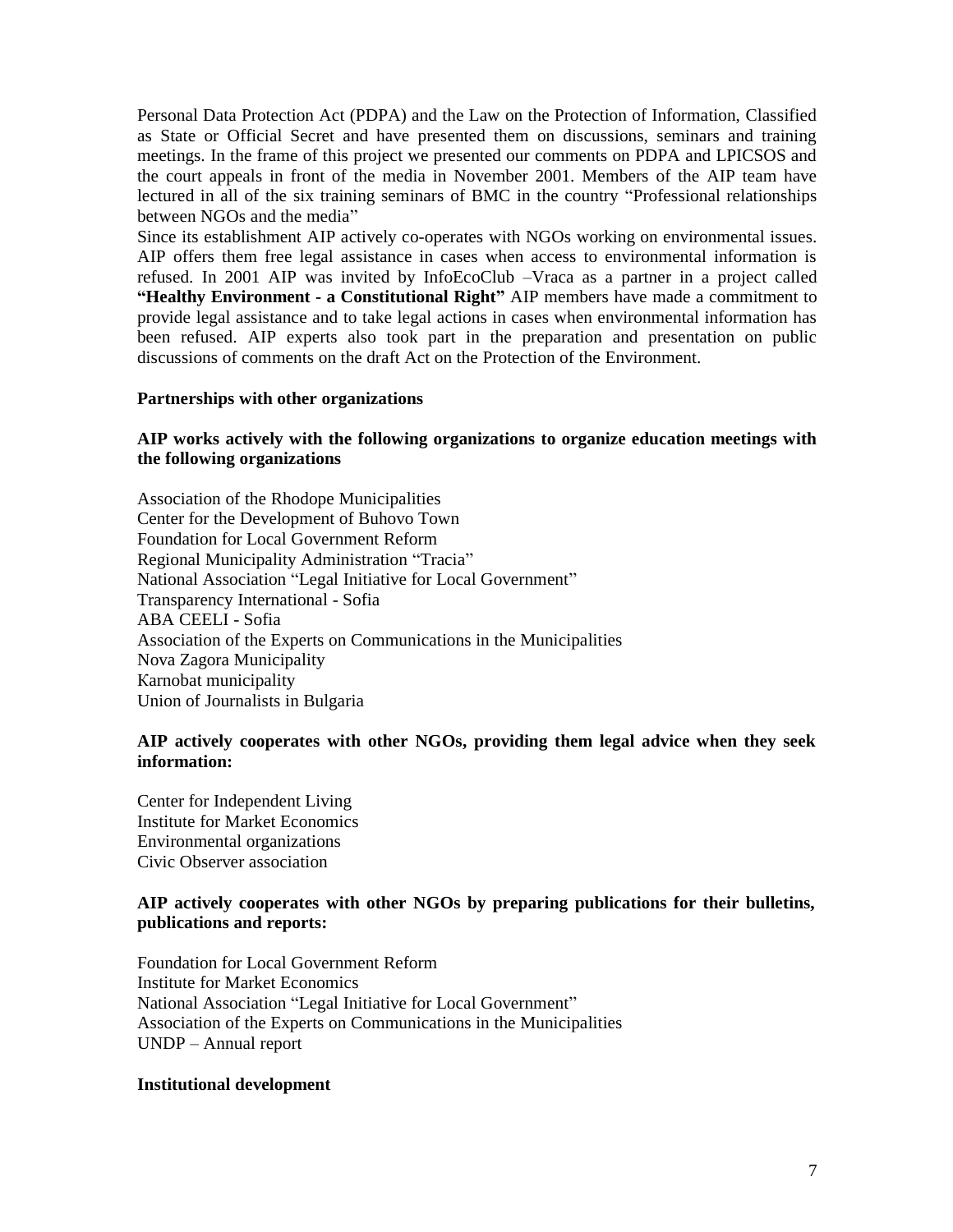During the last year the board of AIP has conducted two regular meetings. On February 15, 2001 the statute of AIP was changed to reflect the changes in the Non-profit Orgnizations Act. Two new members of the board were accepted - Konstantin Palikarski and David Krush. Gergana Jouleva was elected executive director and Dimitar Totev was elected chairmen of the board.

The achievement report of AIP for 2000 was approved, so were the budget and the work plan for 2001.

On its meeting on October 31, 2001 the board approved the intermediate report and the model budget for 2002 and accepted the request of Yonko Grozev to leave the board.

In February, 2001 the AIP Foundation was audited for the year 2000. Now we are sending the auditor's report for 2000.

Currently eight people work in the office of AIP: the executive director, an accountant, three lawyers, a coordinator of our countrywide network, a coordinator of the projects, and a computer specialists, who maintains the web site and our database.

Each Monday the teams plans their activities for the coming week, based on the monthly work plan and on all projects.

AIP needs a secretary - office coordinator.

In 2001 AIP expanded the network of coordinators and currently we have a coordinator in every regional town in Bulgaria.

During the last year we organized three meetings with our coordinators on which we discussed concrete (specific) problems, connected with the work of our organization.

#### **Development strategy**

The experience of AIP from last year has indicated that we have correctly identified the strategic directions for the development of the services, provided by AIP after the adoption of APIA. These services are:

Monitoring of the legislation

Monitoring of the practices

Legal assistance in cases, when the rights of access under APIA has been violated

Civic education on APIA

Permanent media campaign for freedom of information

We believe that in conjunction with these main directions of our work, which are financially supported by projects, AIP has to start offering paid services.

The members of the AIP team have established themselves as experts in the field of freedom to information not only in Bulgaria, but also in the region.

We consider a great asset of our team the experience we have gained in the campaign for the adoption of APIA and while monitoring its practices. We think that sharing this experience will be an important part of the activities of the organization in the following years.

#### **Attachments:**

- 1. Organization's Financial Statements For the period ended 31 December 2001
- 2. List of publications and Media Coverage of AIP work in 2001
- 3. List of participations in radio and TV shows of members of AIP in 2001
- 4. List of seminars, workshops, conferences organized by AIP or in which AIP' representatives has lectured in 2001
- 5. Statistics form the Database of AIP for the year 2001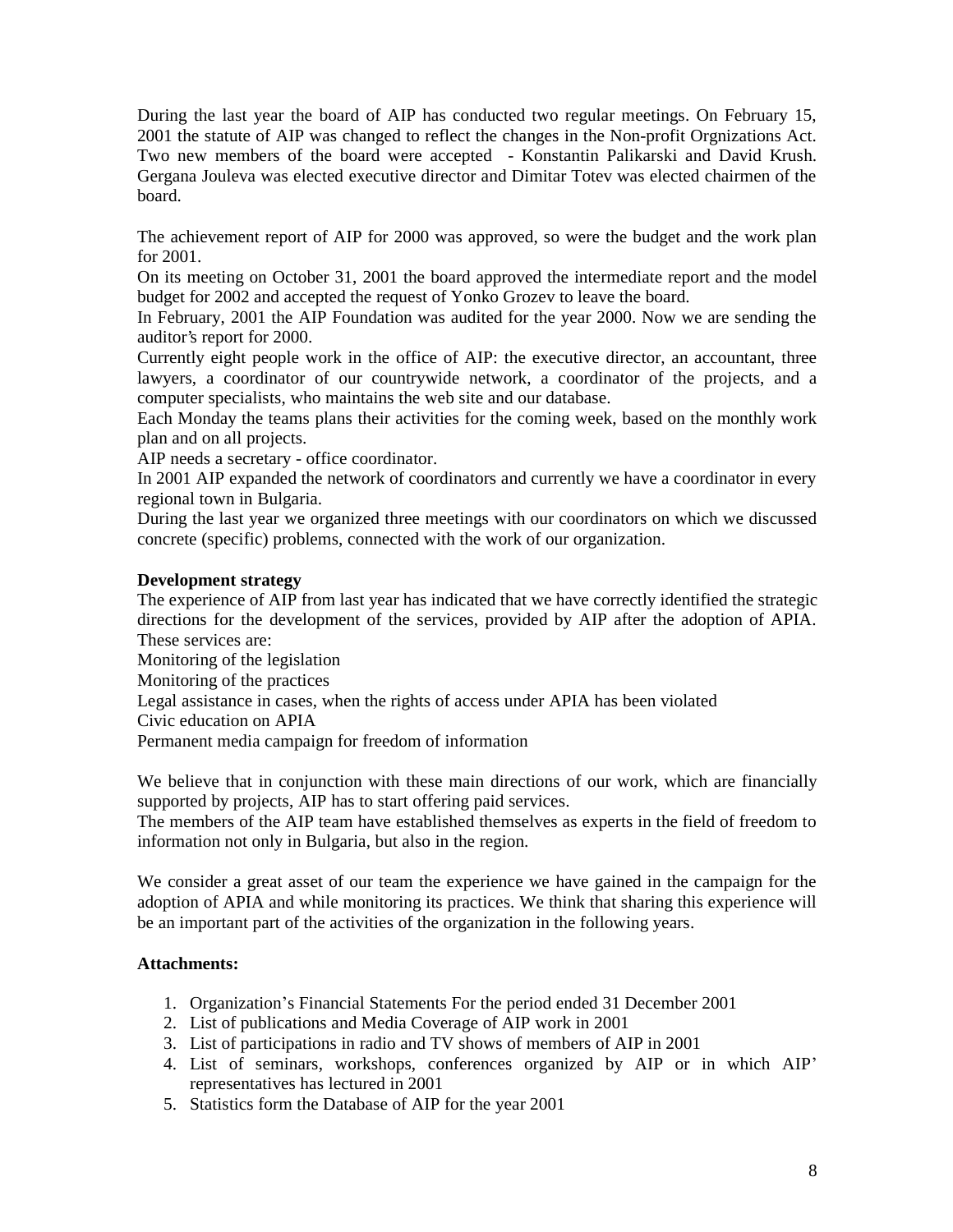#### **ACCESS TO INFORMATION PROGRAMME**

**Organization's Financial Statements For the period ended 31 December 2001** 

**Statement of net changes in net assets for the year ended 31 December 2001** 

| In BGN                                                               | 2001     | 2000     |
|----------------------------------------------------------------------|----------|----------|
| Revenue from grants, contributions<br>and projects                   | 250232   | 141936   |
| -Novib                                                               | 77389    | 23136    |
| -Charles Stewart Mott Foundation                                     | 56984    | 61018    |
| -Open Society Foundation-Sofia                                       | 77869    |          |
| -Article 19 - London                                                 | 11174    | 5628     |
| -Open Society Institute - COLPI                                      | 2333     | 25230    |
| -Promedia                                                            | 17523    | 13516    |
| -GMF&IME                                                             |          | 5043     |
| -Phare 98/361/001                                                    |          | 3908     |
| -Other contributions                                                 | 6960     | 4457     |
| Expenses on grants, contributions and<br>project:                    | (231718) | (259593) |
| -Salaries and benefits                                               | 79239    | 35806    |
| -Honoraria and benefits                                              | 71072    | 94658    |
| -Hired services                                                      | 73288    | 120571   |
| -Supplies and consumable                                             | 5203     | 8558     |
| - Other expenses                                                     | 2916     |          |
| Gross excess (deficiency) of revenue<br>over expenditure             | 18514    | (117657) |
| Foreign exchange gains - net                                         | 5716     | 8257     |
| -exchange rate gains from operation                                  | 17386    | 24658    |
| -exchange rate losses from operation                                 | (11670)  | (16401)  |
| <b>Interest income</b>                                               | 2064     | 4220     |
| <b>Other financial expenses</b>                                      | (844)    | (630)    |
| Net excess (deficiency) of<br>revenue<br>over expenditure            | 25450    | (105810) |
| Excess (deficiency) of<br>revenue over<br>expenditure for the year   | 25450    | (105810) |
| Accumulated excess of revenue<br>over<br>expenditure brought forward | 67158    | 172968   |
| fund<br><b>Unrestricted</b><br>balances<br>at 31 December 2001       | 92608    | 67158    |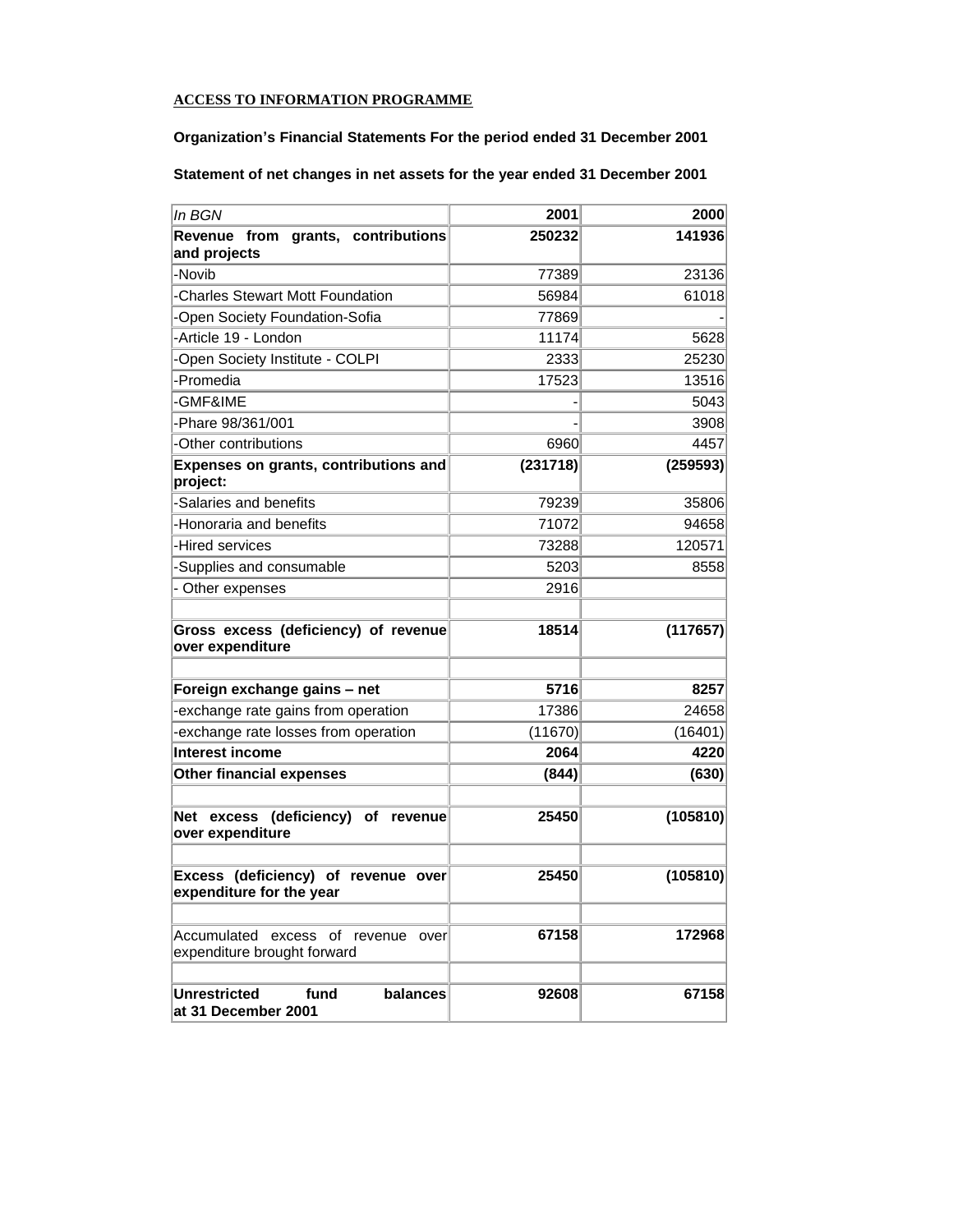#### **ACCESS TO INFORMATION PROGRAMME**

#### **Balance sheet as at 31 December 2001**

| In BGN                           | 2001   | 2000   |
|----------------------------------|--------|--------|
| <b>Current Assets</b>            | 155845 | 72889  |
|                                  |        |        |
| <b>Receivables</b>               | 9275   | 919    |
| <b>Cash and cash equivalents</b> | 142163 | 70451  |
| -At bank                         | 137664 | 68062  |
| -In local currency               | 11696  | 913    |
| -In foreign currency             | 125968 | 67149  |
| -In hand                         | 4499   | 2389   |
| -In local currency               | 1941   | 6      |
| -In foreign currency             | 2558   | 2383   |
| <b>Deferred expenses</b>         | 4407   | 1519   |
|                                  |        |        |
| <b>Non-current assets</b>        | 55058  | 46822  |
| Property, plant and equipment    |        |        |
| Computers, printers etc.         | 39031  | 35368  |
| -Fixture & fittings              | 13199  | 9601   |
| <b>Intangible fixed assets</b>   | 2828   | 1853   |
|                                  |        |        |
| <b>Total Assets</b>              | 210903 | 119711 |
|                                  |        |        |
| <b>Liabilities</b>               |        |        |
| <b>Payables</b>                  | 6846   | 4512   |
|                                  | 999    | 2163   |
| Payables to the budget           |        |        |
| <b>Salaries</b>                  | 467    |        |
| Social security payable          |        | 614    |
| Payables to suppliers            | 5380   | 1735   |
| <b>Deferred revenue</b>          | 111449 | 48041  |
|                                  |        |        |
| <b>Total Liabilities</b>         | 118295 | 52553  |
|                                  |        |        |
| <b>Unrestricted fund balance</b> | 92608  | 67158  |

Svetlana Ganevska-Accountant

\_\_\_\_\_\_\_\_\_\_\_\_\_\_\_\_\_\_\_\_\_\_\_\_\_\_\_\_\_\_\_\_\_\_\_\_\_\_\_\_\_\_\_\_\_\_\_

\_\_\_\_\_\_\_\_\_\_\_\_\_\_\_\_\_\_\_\_\_\_\_\_\_\_\_\_\_\_\_\_\_\_\_\_\_\_\_\_\_\_\_\_\_\_\_

Gergana Jouleva-Executive Director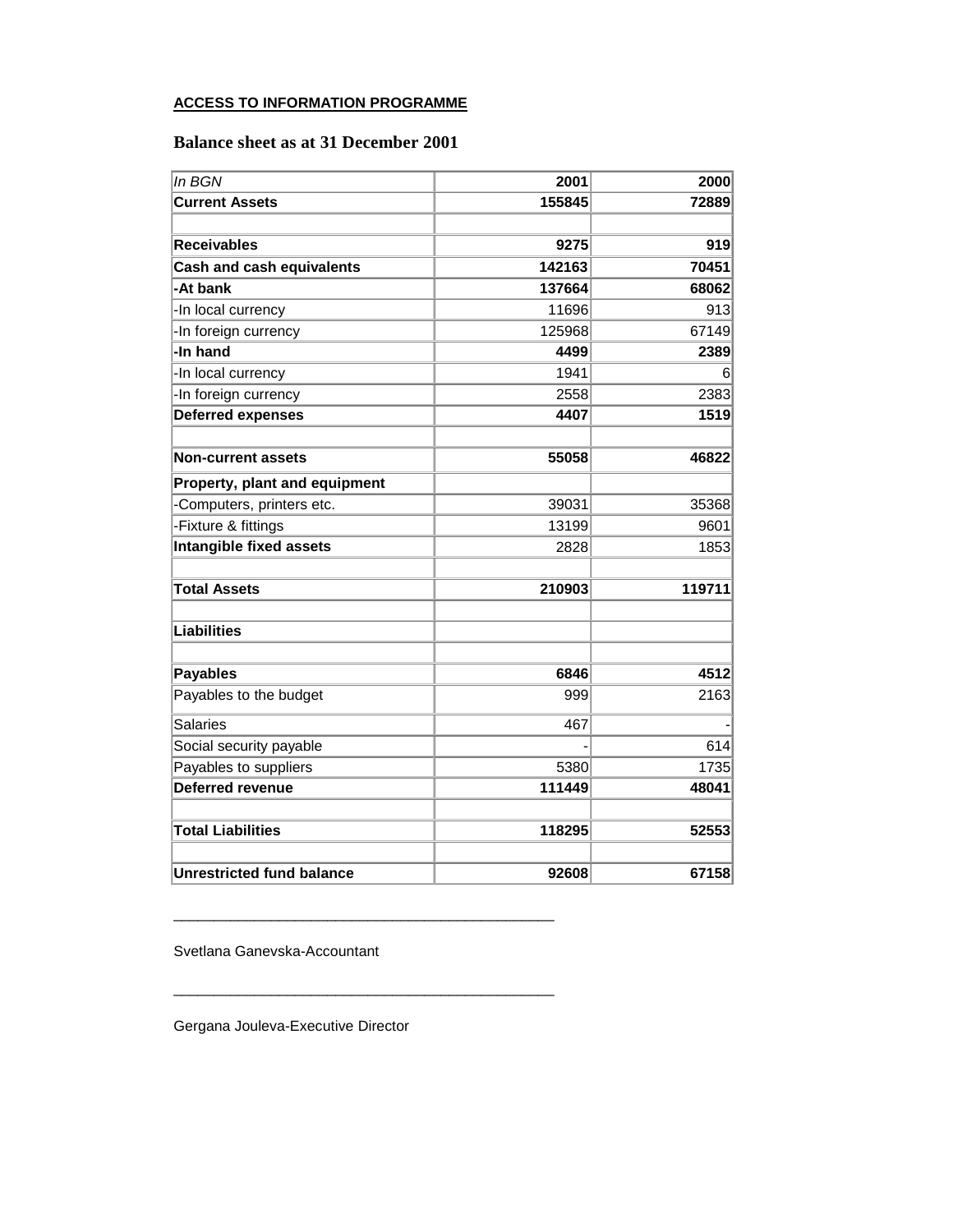- 1. February 01, 2001 "Dnevnik" newspaper, Sofia, interview with Alexander Kashamov and Fani Davidova concerning APIA.
- 2. February 07, 2001 "Informational bulletin of Foundation for Local Government Reform (FLGR)", issue 2 - interview with Gergana Jouleva
- 3. February 27, 2001 "Dnevnik" newspaper, Sofia "The rallies before Bulgarian National Radio are going to stop. Journalist from BNR asked AIP for assistance "
- 4. February 8–14, 2001 "Week" newspaper, Sliven, a commentary from Veselina Sedlarska, AIP's coordinator concerning a refusal of information
- 5. February 2001 "Bulletin of Association of Rodopy Municipalities", issue 1, "The bodies of the local government are obligated to give access to information"
- 6. March 26, 2001 "Trud" newspaper, Sofia "People from the capital put on trial the state for refused information", Adelina Deliiska, AIP's coordinator.
- 7. March 30, 2001 "Dnevnik" newspaper, Sofia "The Ministry of Finance is the institution that refuses information most often", Galina Ganeva, Shoumen
- 8. IME bulletin "Economic Policy Review", issue 19, April 2001, "Orders and access to public information", Alexander Kashumov
- 9. "Informational bulletin FLGR", issue 4, 2001, "Information a strategic capital of the municipality".
- 10. "Bulletin of the Association of PR specialists", "The Access to Public Information Law – possibilities for more transparency within the government", Gergana Jouleva.
- 11. "Mediapool", "Freedom of information is the only guarantee for political transparency", Marina Karakonova, 14.06.2001
- 12. "Spektar", Silistra, 26.06.2001 "Access to Information Programme reached Silistra", information about AIP and its newly appointed coordinator in the region
- 13. "Utro", Rousse, 23-24. 06. 2001 "Access to Information Programme reached Silistra", information about AIP and its newly appointed coordinator in the region
- 14. "Sabesednik", Silistra, 25.06.2001 "Access to Information Programme reached Silistra", information about AIP and its newly appointed coordinator in the region, Cvetana Ignatowa
- 15. "Reporter dnes", Karjali, 02.07.2001 "Public information is the citizens right not the official's discretion"
- 16. "Yantra dnes", Veliko Tarnovo, 04.07.2001 "One year later the public information after the adoption of APIA", Veselka Venkova
- 17. "Dobrudzanska tribuna", Dobrich, 04.07.2001 "Our civil society is learning to exercise its right to information", Liudmila Gospodionva
- 18. "Shumenska zaria", Shumen, 10.07.2001 "Access to Information one year with the law in hand", Bojidara Dimova
- 19. "Sapernik", Pernik, 10.07.2001, "Citizens have the right to information", Yana Todorova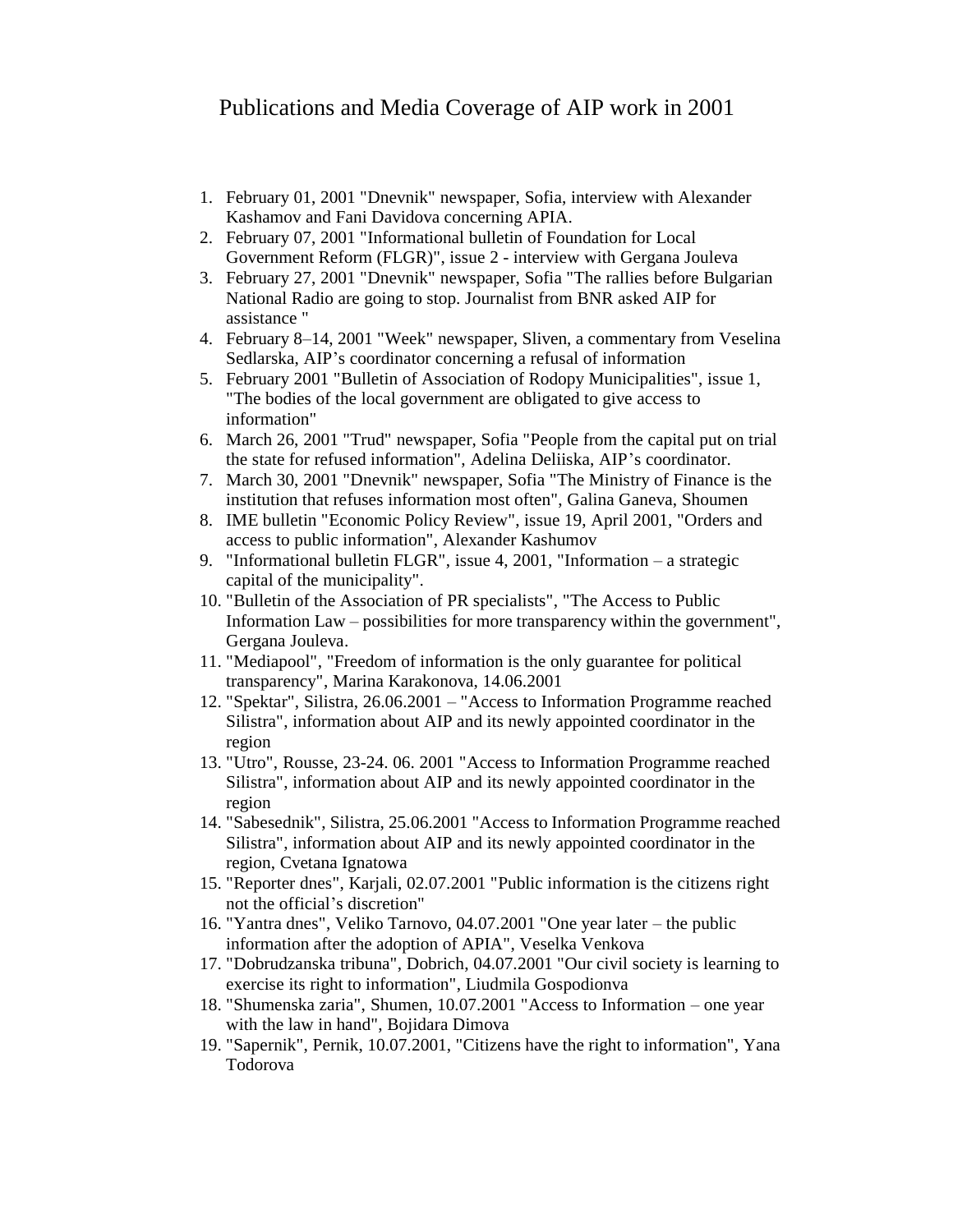- 20. "Ustrem", Glavinica municipality, Silistra region, 18.07.2001, "Resolved problems in hot weather – Access to Information Programme reached Silistra region", Tzvetana Ignatova
- 21. "Sabesednik", Silistra, 02-09.07.2001, "Access to Information Programme reached Silistra", Liuben Antonov
- 22. "Sedmica", Sliven, 12-18.07.2001, "Access to Information Programme the Law one year later" Veselina Sedlarska
- 23. "Kompas", Bourgas, 26.07.2001, "Institutions are obligated to give information. The law opens the secrets of bureaucracy", Radka Baleva
- 24. "Trud", Sofia, 27.07.2001 г., "State officials refuse access to information", Adelina Deliiska
- 25. BTA, Sofia, 27.07.2001 "Our rights under APIA How to be exercised" information in the "News" section
- 26. Bluelink.net, 27.07.2001 information on the site for the AIP seminar "Our rights under APIA – How to be exercised"
- 27. "Tundza", Jambol, 19.07.2001 "APIA protects the public officials"
- 28. "Sakar", Topolovgrad, 18.07.2001 "APIA is not only for journalists"
- 29. "Elhova duma", Elhovo, 25.07.2001 "APIA is not only for journalists"
- 30. "Telegraf", Sliven, 16.07.2001 г. "APIA protects the public officials. They have stopped to give information in accordance with their duties"
- 31. "Lovech press", Lovech  $16 18.07.2001$  –" The authorities continue to refuse information without motives and on personal discretion. Administration treats the persons who request information as inferiors"
- 32. "Stremlenie", Lovech, 24 30. 07.2001, "Officials are obligated under law to give information to citizens"
- 33. "Nova Bulgaria", Kiustendil, 30.07.2001 "The Public Right to Know"
- 34. "Capital" 18-24.08.2001 "Refuses of information led to 15 court appeals"
- 35. "Dunav Ekspres", Vidin, 10.08.2001, "Pilot survey of Access to Information Programme"
- 36. "Sedmica", Sliven, 05.09. –12.09.2001, "The TEC director refuses information to "Sedmica"
- 37. "Pozvanete", Varna, 16.08.2001, "Access to information the right that we don't exercise much", Bistra Varneva
- 38. "Pozvanete", Varna, 16.08.2001, "Officials examine the practices under APIA"
- 39. "Mont Press", Montana, 11-12.09.2001, "The citizens right to information is a Constitutional right"
- 40. "National Business Post", Stara Zagora, 17.07.2001 "APIA one year later"
- 41. BTA, Sofia, 10.09.2001 "AIP will develop a national network of jurists", preliminary information about AIP seminar
- 42. BTA, Sofia, 14.09.2001, "A foundation works for the citizens right to information", an interview with the AIP Executive director Gergana Jouleva, Liubomir Jordanov
- 43. "Standart", 15.09.2001 г. "444 refusals of information for one year made by public officials"
- 44. Information in "Capital" newspaper, September 22-28, 2001 "Access to information programme issued the handbook "Problems in the Implementation of APIA"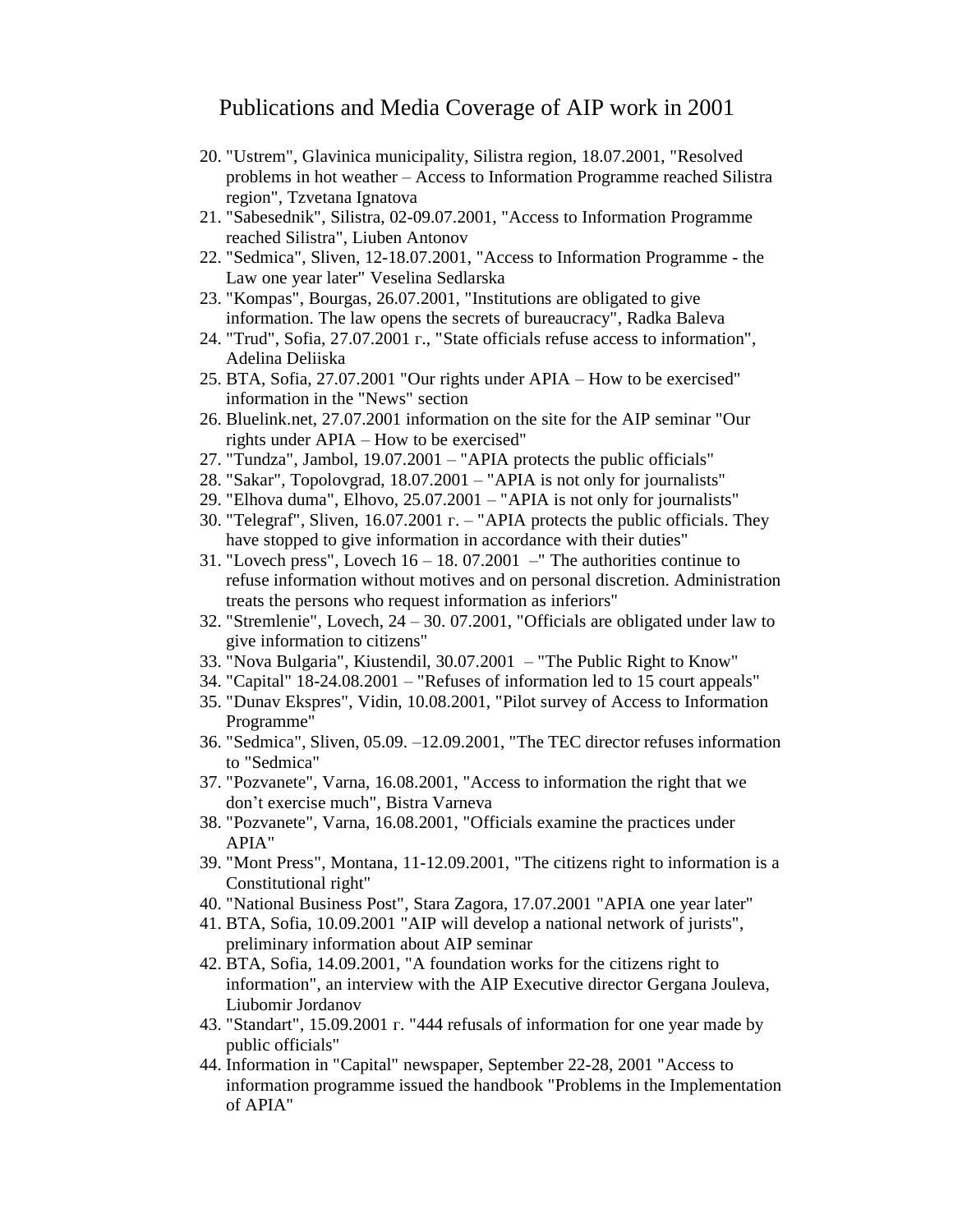- 45. "Trud", "Sofianec", Sofia, 01.10.2001, "Ecologists sue the municipality for refused information" author Adelina Deliiska
- 46. Legal bulletin of National Association Legal Initiative for Local Government" – June 2001. "Access to Public Information Law – possibilities for more transparency in government", author Gergana Jouleva, AIP Executive Director
- 47. AIP publication: "Access to Information and local media 2", Sofia 2001. The book contains an information for the project "Legal assistance for journalists and NGO and access to information", supported by Open Society Foundation – Sofia
- 48. AIP publication: "The current situation of the Access to Public Information in Bulgaria", Sofia 2001 – annual report prepared by AIP, in the frames of the project Promotion of Freedom of Information Legislation supported by Novib
- 49. AIP publication: "Problems in the Implementation of APIA", Sofia 2001 the book is prepared by AIP team in the frames of the project Advocacy for the implementation of APIA and judicial review, supported by Open Society Foundation – Sofia
- 50. Civil participation in the government. From individuals toward citizens annual report of UNDP, Sofia 2001, Gergana Jouleva, co-author of the report
- 51. "Trud", "Sofianec", Sofia 29.10.2001, "Municipality officers suffer from corruption", author Adelina Deliiska
- 52. "Dnevnik", Sofia 31.10.2001 "National Assembly, the Government and the Court without access to state secrets", author Hristo Hristov
- 53. "Dnevnik", Sofia 02.11.2001 "There will be a strainer for the state and NATO secrets", "The European standards for protection of classified information maybe overruled and administration work – bloked", author Hristo Hristov
- 54. "Mediapool", 02.11.2001, "Bulgarian economy protected again with state secret classification", author Alexander Kashumov
- 55. "Economic Policy Review", copy 47, November 2001, "The state business interests protected with state secret", author Alexander Kashumov
- 56. "Municipality news", municipality Sitovo, October, 2001. "Institutions from Silistra participated in national survey"
- 57. "Utro", Rousse, 27-28.10.2001, "10 local institutions were intervied about the implementation of APIA procedures".
- 58. "Ustremем", Glavnica municipality, 25.10.2001, "Institutions from Silistra participated in national survey"
- 59. BTA, Sofia 16.11.2001 Access to Information Programme presents comments on the Personal Data Protection and Law for the protection of classified information drafts.
- 60. "Dnevnik", Sofia, 16.11.2001 "Foundation wants a public register of the secrets"
- 61. News.bg, USAID will present Access to Information Programme, 16.11.2001
- 62. "Capital", Sofia, 17-23.11.2001"Amendments in the Access to Public Information Law are prepared", author Velislava Popova
- 63. "Trud", "Sofianec", Sofia, 19.11.2001 "Economists bring to trial the National health insurance fund", author Adelina Deliiska, Dimitrina Kirilova
- 64. "Republica", Sofia, 13.11.2001, "The report and the national security", Alexander Kashumov's opinion cited in editorial comment.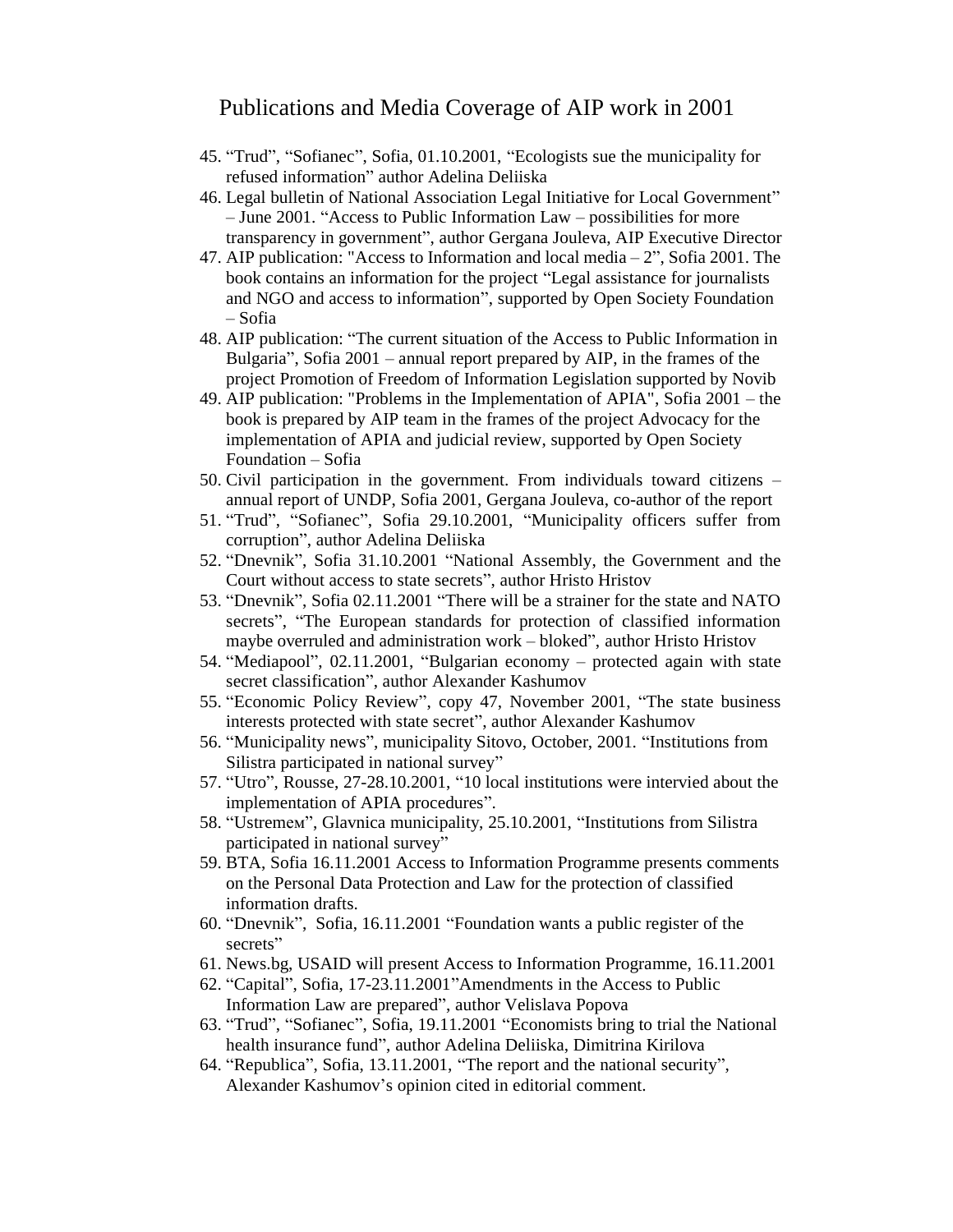- 65. "Duma", Sofia, 20.11.2001 г. "20 court cases for refusal of information go into the court", author Hristo Hristov
- 66. "Trud", Sofia 18.11.2001, "Amend the Access to Public Information Act"
- 67. "Media world" magazine, December 2001, interview with the AIP Executive Director Gergana Jouleva
- 68. AIP publication: "Fulfilment of the obligations under APIA by the bodies of the Executive Power", Sofia 2001 – the book is prepared by AIP team in the frames of the project Advocacy for the implementation of APIA and judicial review, supported by Open Society Foundation – Sofia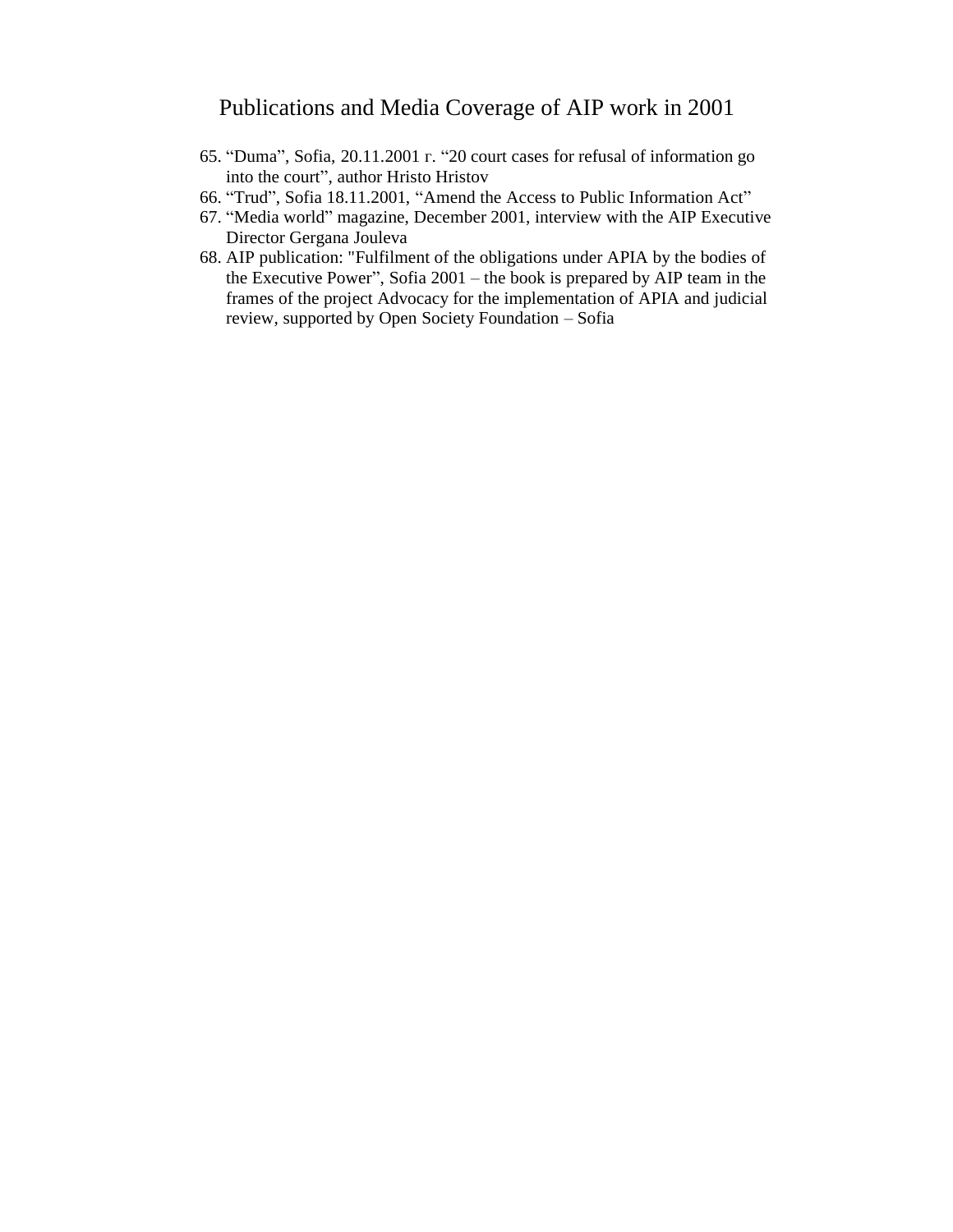# **AIP participation in Radio and TV Programs 2001**

- 1. January 15, 2001 Radiocenter Gabrovo, "The PR hour" interview with Peter Simeonov AIP's coordinator in Gabrovo.
- 2. January 26, 2001 Cable TV "Foton K" interview with Gergana Jouleva concerning the AIP's participation in a seminar organized in Smolian
- 3. January 26, 2001 Cable TV "Rodopy SAT+" interview with Gergana Jouleva concerning the AIP's participation in a seminar organized in Smolian
- 4. February 07, 2001 Bulgarian National Radio "Horizont do obed" interview with Fani Davidova concerning the newly adopted code for state servants.
- 5. 18.04.2001 CT "Evrokom" interview with Gergana Jouleva concerning the APIA implementation and the forthcoming elections.
- 6. 17.05.2001 BNT "The mission is Possible" presentation of AIP work
- 7. 29.05.2001 BTV "This morning" interview with Gergana Jouleva where she presented the annual report on APIA
- 8. 02.07.2001, 18.30-19.00 TV 2001 interview with Alexander Kashumov presentation of AIP.
- 9. 10.15 10.30ч. BNR "Horizont" interview with Alexander Kashumov presentation of AIP work on RIA, the public discussions and the 15 court appeals of the foundation under the APIA
- 10. 26.07.2001 RCT "Eurovideo", Targovishte A report for the AIP annual report, an interview with AIP coordinator in the town Ianeta Dimitrova 27.07.2001 Radio Express, news for the AIP seminar "Our rights under APIA – how to exercise it"
- 11. 27.07.2001 Darik Radio, news for the AIP seminar "Our rights under APIA how to exercise it"
- 12. 27.07.2001 Nova Televizia, "News from the day" news for the AIP seminar "Our rights under APIA – how to exercise it"
- 13. Bluelink.net, 27.07.2001 г. Information on the site about the AIP seminar "Our rights under APIA – how to exercise it"
- 14. 26.07.2001 RCTV "Eurovideo", Targovishte a report for the AIP annual report interview with AIP local coordinator Ianeta Dimitrova
- 15. 27.07.2001 CT "Globo", Targovishte Information for the AIP annual report
- 16. 11.07.2001 Radio Blagoevgrad Information for the AIP annual report and a survey whether the citizens know APIA, Pavlina Zeliazkova
- 17. 19.07.2001 Municipality Radio, Straldja, Information for the AIP annual report
- 18. 14.09.2001 Radio Express, news for the AIP seminar Access to public information – basic standards, Bulgarian legislation, practices
- 19. 14.09.2001 Daric Radio, news for the AIP seminar Access to public information basic standards, Bulgarian legislation, practices
- 20. 14. 09.2001 BNR "Horizont" program, interview with Gergana Jouleva concerning the AIP seminar Access to public information – basic standards, Bulgarian legislation, practices
- 21. 03.10.2001 bTV, "This morning", interview with Konstantin Palikarski for AIP activities, court cases and organization forthcoming events
- 22. 18.10.2001 BNR, "Hristo Botev" program Good afternoon, participation of Alexander Kashumov in discussion "Transparency and media"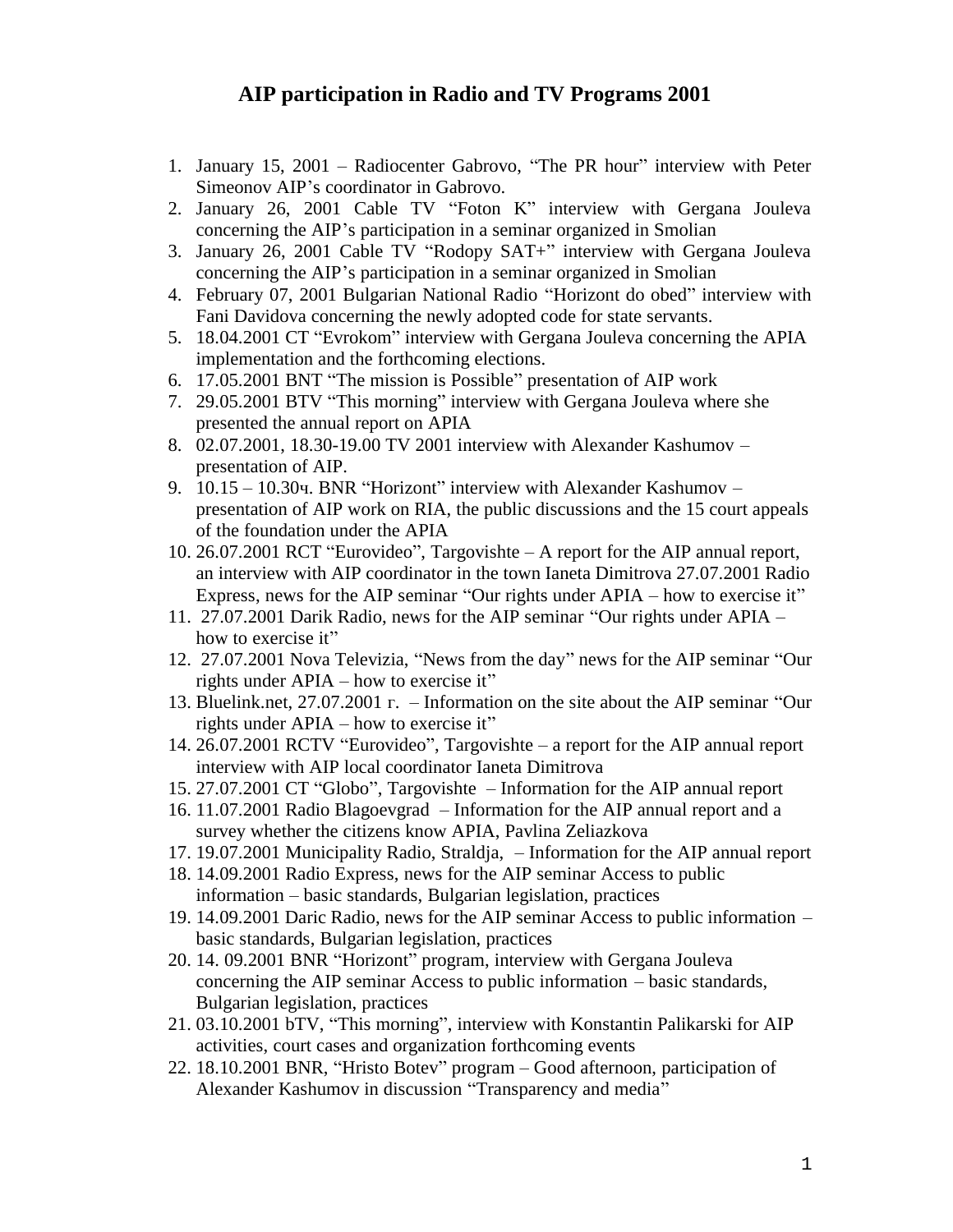# **AIP participation in Radio and TV Programs 2001**

- 23. 31.10.2001 Radio Free Europe, "Studio Bulgaria" participation of Gergana Jouleva in discussion "Law on the protection of classified information"
- 24. 15.11.2001 Radio Shoumen, participation of Gergana Jouleva in radio broadcasting dedicated to freedom of information issues
- 25. 15.11.2001 bTV, News, announcement for the participation of Gergana Jouleva in "This morning"
- 26. 16.11.2001 BNR, "Horizont" program "Horizont predi vsichki" participation of Fany Davidova concerning the forthcoming AIP presentation of the drafts – Personal Data protection, Law on the protection of classified information.
- 27. 16.11.2001 bTV, "This morning", г. participation of Gergana Jouleva concerning the forthcoming AIP presentation of the drafts – Personal Data protection, Law on the protection of classified information.
- 28. 16.11.2001 BNT, Chanel 1, "Morning block at 7:00" Предаване "Сутрешен блок - Точно 7", participation of Alexander Kashumov concerning the forthcoming AIP presentation of the drafts – Personal Data protection, Law on the protection of classified information.
- 29. 16.11.2001 Radio Express, Morning informational block, participation of Gergana Jouleva concerning the forthcoming AIP presentation of the drafts – Personal Data protection, Law on the protection of classified information.
- 30. 26.11.2001 BNR, "Horizont" program " 12+3" interview with Gergana Jouleva "Introduced amendments in APIA from Borislav Tzekov – AIP opinion for or against.
- 31. 27.11.2001 Darik Radio, Pleven, interview with Nikodim Danevski concerning the introduced amendments in APIA from NMSII
- 32. 17.12.2001 Cable Radio, Nova Zagora interview with Gergana Jouleva concerning the seminar "International standards in freedom of information area. Bulgarian Legislation. Practices."
- 33. 18.12.2001TV "Karnobat", interview with Gergana Jouleva concerning the seminar "International standards in freedom of information area. Bulgarian Legislation. Practices."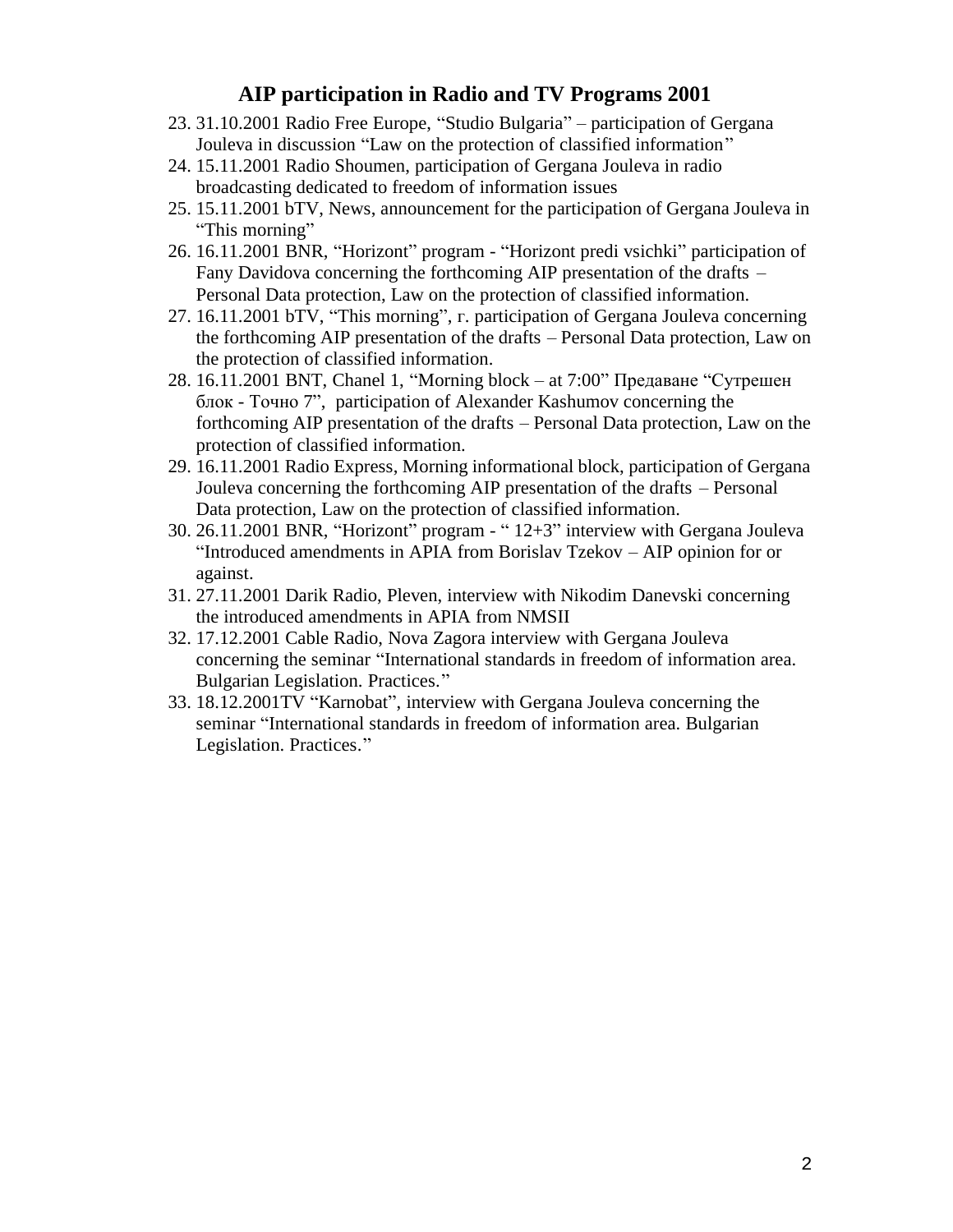- 1. January 22, 2001 Sofia, Fani Davidova participated in a meeting organized by the delegation of World Bank in Bulgaria; it was a discussion of the bank policy for disclosure of its information.
- 2. January 25, 2001 Sofia, Ivaylo Kolev participated in a round table "Bulgarian NGO in the beginning of the century", held by the Center for Social Practices
- 3. January 25-26, 2001, Smolian, Gergana Jouleva, Fany Davidova, Alexander Kashamov lectured in a seminar organized by the Association of Rodopy Municipalities with subject: Rights and obligations under APIA
- 4. February 14, 2001, Rouse, Fani Davidova lectured in an education for journalist on access to information according to the Bulgaria Media Coalition project Improving the relations NGO – media
- 5. February 22-23, 2001 Sofia, hotel Rila, AIP organized a training workshop for public officials "How to implement the Access to Public Information Law". Planned workshop in the framework of project supported by EC "Practical Access to democracy"
- 6. March, 01, 2001, Sofia, Anton Andonov participated in seminar "Journalist ethic, regulation and self-regulation. Freedom of expression in Bulgaria", organized by Association of Journalist in Bulgaria
- 7. March 02, 2001 Buhovo Gergana Jouleva, Fani Davidova and Alexander Kashamov lectured in a training seminar on APIA, organized by Center for Local Development - Buhovo.
- 8. March 20, 2001 Sofia Alexander Kashamov lectured in a seminar "Informational and communicational technologies and public services, organized within the frames of the project "Informational network of local authorities: LOGIN", FLGR
- 9. March 22, 2001 Sofia Fani Davidova lectured in a meeting according to the project of BMC "Improving the relations NGO – media"
- 10. March 23–24, 2001 Bankia, Organized workshop with the AIP's coordinators in the country. Planned workshop in the framework of project supported by Novib – "Promotion of Freedom of Information Legislation – third year"
- 11. March 28–29, 2001 Sredec municipality, Alexander Kashamov lectured in training for mayors from municipalities from Tundja and Boliarovo, organized by RAO Trakia. His lecture was entitled "The new obligations for the local administrations under the APIA
- 12. March 29, 2001 Sofia Gergana Jouleva participated in a discussion "Management of municipalities property. Problems and challenges", organized by the National Association Legal Initiative for Local Government
- 13. March 30, 2001 Sofia Gergana Jouleva participated in a workshop discussing the five years strategy of Open Society Foundation, Sofia
- 14. April 06, 2001 Sofia, Gergana Jouleva, Fani Davidova, Marina Stefanova, Alexander Kashumov and Konstantin Palikarski participated in workshop – discussion on the draft Protecting the classified information. The experts from NSS the authors of the draft organized the meeting.
- 15. April 10, 2001, Sofia, Fani Davidova, Marina Stefanova and Alexander Kashumov participated in workshop – discussion on the law creating a public register for the property of important public officials. The meeting was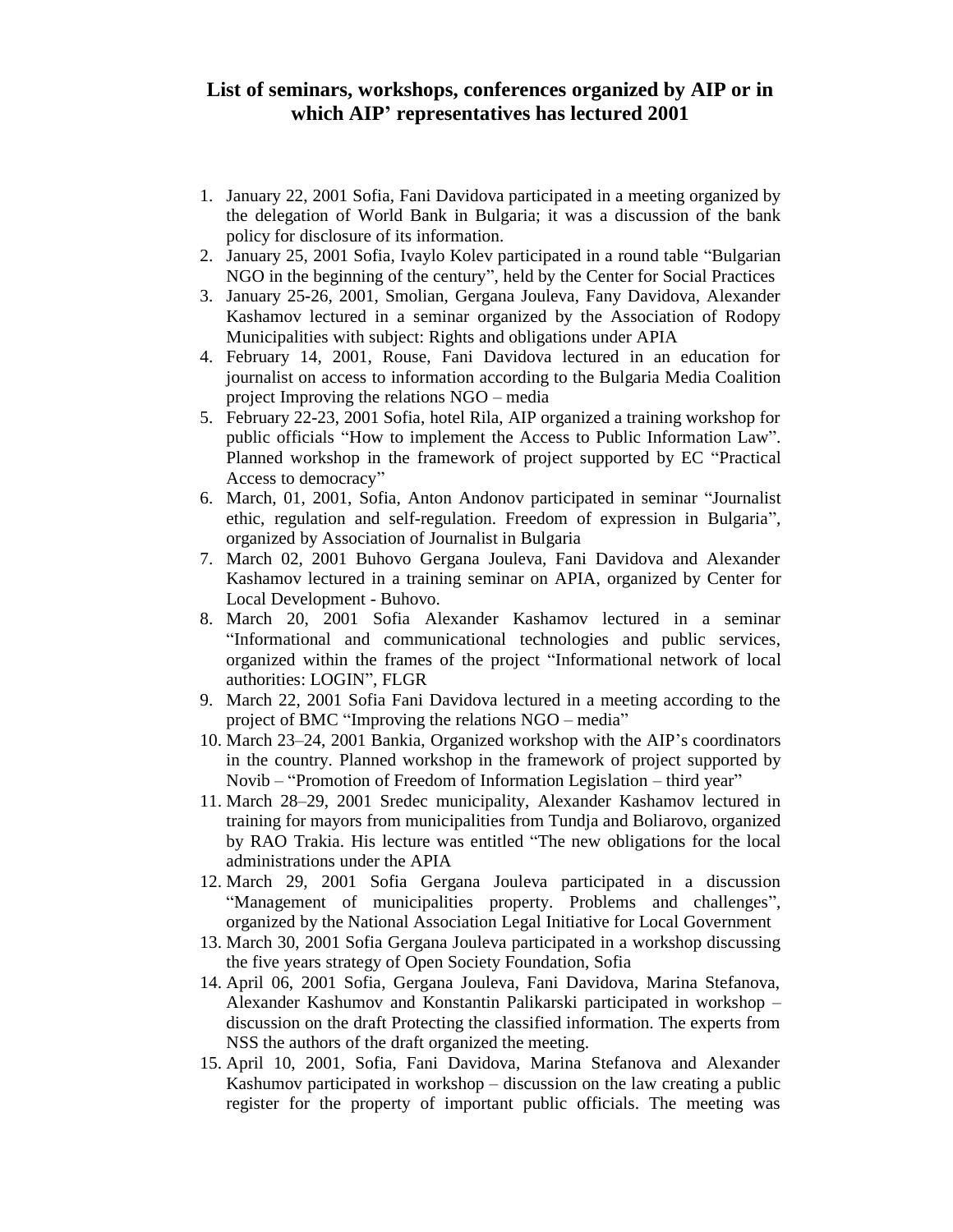organized by ABA CEELI with the participation of Georgi Nikolov the chairperson of National Accounts Office.

- 16. April 11, 2001 Sofia, participated as lecturers in training for representatives from Albanian Courts and journalists. The lecture was named "Access to information in Bulgaria and possibilities for monitoring the process by local NGOТs. Judicial registers. The training was organized by Transparency International.
- 17. April 17, 2001, Bankia, Marina Stefanova participated in conference "Discrimination practices and perspectives for their overcoming", organized by Romani Bah Foundation
- 18. April 24, 2001, Sofia, Alexander Kashumov participated as lecturer on APIA in a training seminar "Local administration and governance"
- 19. April 26, 2001, Sofia, Gergana Jouleva presented the report "APIA implementation" to the participants in the seminar organized by Association of communication specialists in municipalities.
- 20. April 26, 200, Sofia, Alexander Kashumov participated in workshop in MSI office concerning the civil participation in the process of creating regulations: planning the future steps on MSI project
- 21. May 25, 2001, Budva, Montenegro, Gergana Jouleva, Alexander Kashumov and Ivaylo Kolev participated in planning meeting on the project "Practical access to Democracy in Central and Eastern Europe"
- 22. May 26 27, 2001 Budva, Montenegro, Gergana Jouleva and Alexander Kashumov lectured to the International seminar "Freedom of Information. Reforms and Implementation of International standards.
- 23. June 12, 200, Silistra, Anton Andonov participated in seminar "Anticorruption practices" organized by Association of Bulgarian Journalists
- 24. July 04, 2001, Sofia, Workshop with jurists on the project "Advocacy for the implementation of APIA and judicial review"
- 25. July 05-06, 2001, Sliven, Alexander Kashumov lectured "Obligations under APIA for the municipality centers for information and services", on a seminar organized by FLGR
- 26. July 13, 2001, Sofia, Fani Davidova and Alexander Kashumov participated in round table "Possibilities for widening the civil participation in the legislative process", organized by ABA CEELI
- 27. July 12-13, 2001, Troian, Anton Andonov participated in seminar "The public, journalism and public relations", organized by Association of Bulgarian Journalists
- 28. July 18, 2001, Stara Zagora, Fani Davidova lectured "The civil rights under APIA" on a seminar organized by BMC
- 29. July 20, 2001, Burgas, Fani Davidova delivered two lectures "The civil rights under APIA" and "Defending the journalists from defamation" on a seminar organized by BMC
- 30. July 20, 2001, Varna, Alexander Kashumov presented the AIP work on workshop "Open gates day", organized from Regional Court – Varna.
- 31. July 27, 2001, Sofia, AIP organized seminar "Our rights under APIA how to be exercised" where participated ecological NGOs from the country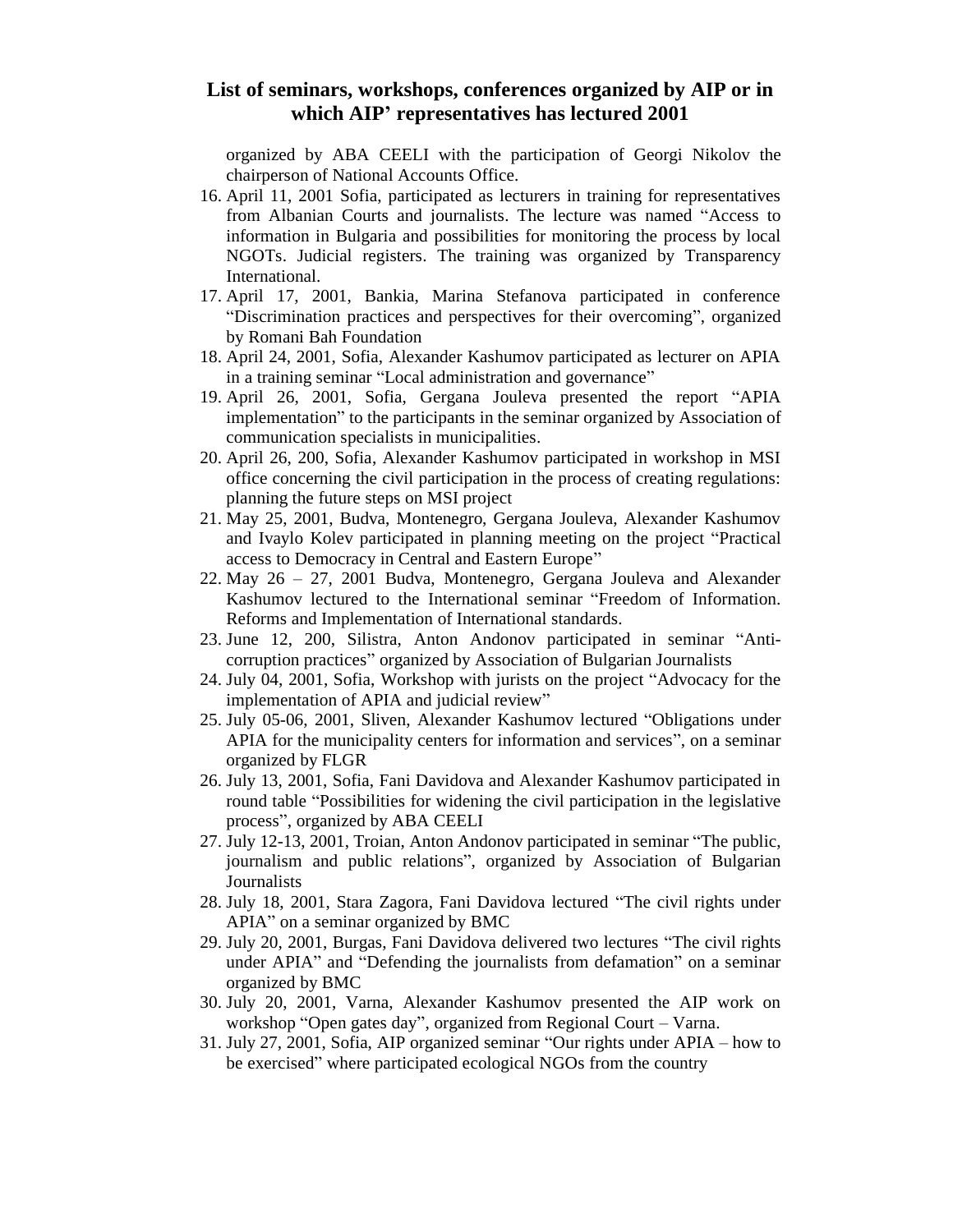- 32. July 28-29, 2001, Borovetz, Gergana Jouleva participated in seminar organized by BMC for discussing the annual report of the coalition and planning the future work
- 33. September 06, 2001, Varna, Anton Andonov participated in seminar organized by Association of Bulgarian Journalists
- 34. September 12, 2001, Sofia, AIP participated in the organization of national workshop for preparing a comment of NGOs on the draft for environmental protection as partner of InfoEkoClub – Vratza. AIP team was presented by Gergana Jouleva, Katina Kliavkova, Alexander Kashumov and Konstantin Palikarski
- 35. September 14, 2001, Sofia, AIP organized workshop "Access to public information – international standards, Bulgarian legislation and practices. In the workshop participated the AIP coordinators and jurist from the country.
- 36. September 21, 2001, Sofia, Alexander Kashumov and Konstantin Palikarski participated in workshop in the Ministry of Environment and Waters. The NGOs met Minister Arsenieva and listened a report "Discussion of the suggestions for improving the communication between Ministry and NGOs due to the preparation of proposals for changing the environmental legislation" delivered by the chief negotiator with European Union from Bulgaria Meglena Kuneva.
- 37. September 27-28, 2001 Shoumen, Fani Davidova lectured in workshop organized by Bulgaria Media Coalition "Access to Information – norms and practices."
- 38. October 02 05, Bucharest, Roamnia, Gergana Jouleva, Fany Davidova, Alexander Kashumov and Ivaylo Kolev participated in international seminar in the frame of the project "Practical access to Democracy in Central and Eastern Europe" – Freedom of information in Central and Eastern Europe.
- 39. October 08-10, 2001 Prague, Czech Alexander Kashumov participated in international conference "Anticorruption", organized by Transparency International. Alexander Kashumov present report "Public interest court cases"
- 40. October 19, 2001, Sofia Gergana Jouleva participated in workshop-discussion "General principles concerning the application of one stop shop"
- 41. October 23, 2001, Sofia Gergana Jouleva participated in the general assembly of Bulgarian Media Coalition.
- 42. 24.10.2001 Sofia, Gergana Jouleva participated in the presentation of UNDP annual report.
- 43. October 24, 2001 Sofia, Konstantin Palikarski, a member of AIP Board, participated in discussion-forum Effective management in public procurement", organized by NALILG with report "The public procurement Act"
- 44. October 25, 2001 Sofia, Gergana Jouleva participated in discussion of the draft Law on the protection of classified information organized in the National Assembly
- 45. 30.10.2001, Sofia Gergana Jouleva, Fani Davidova, Alexander Kashumov, participated in discussion of the draft Law on the protection of classified information organized by the Standing Commission in the National Assembly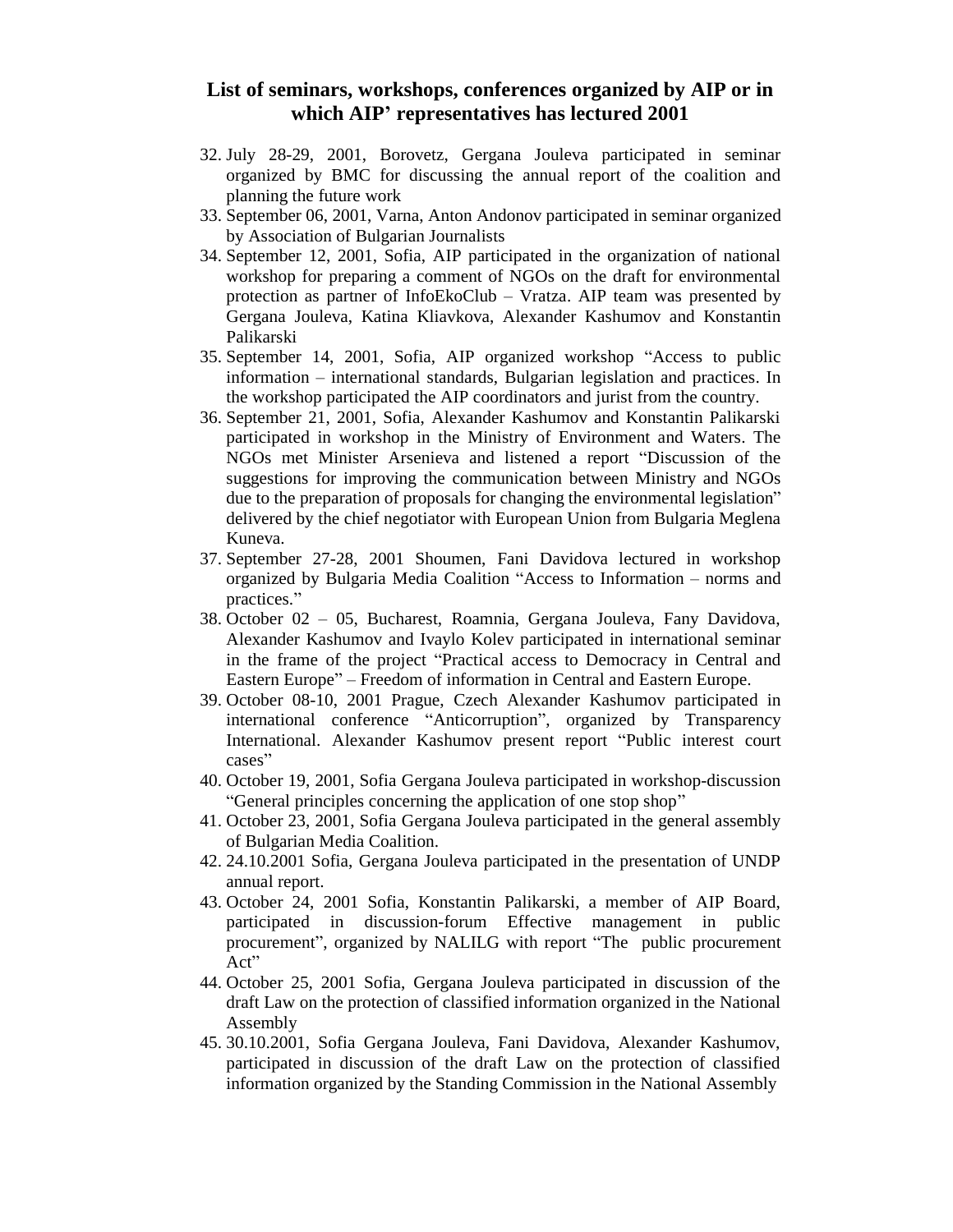- 46. November 1-2, Rousse, Fany Davidova lectured in workshop organized by Bulgaria Media Coalition
- 47. November 9, 2001, Bucharest Romania, Gergana Jouleva participated in regional conference "PSINet regional workshops evaluating improvements into access, dissemination and exploitation of public sector information". The workshop was organized by the Ministry of Public Information, Chamber of Commerce and Industry, Bucharest Municipality and Club Europe – Romania
- 48. November 16, 2001 h-l Rila, Sofia, AIP press-conference presenting "Presentation of AIP comments on drafts Personal Data Protection and Law on the protection of classified information and court cases conducted by AIP"
- 49. November 21-25, 2001 Lubliana, Slovenia, Alexander Kashumov participated in international Media policy perspective in South-East Europe
- 50. November 22, 2001 Jambol, Fany Davidova lectured in workshop organized by Bulgaria Media Coalition
- 51. November 27, 2001 NDK, Sofia, AIP presentation "Freedom of information. Freedom of business." during the commercial exhibition "Made in Bulgaria"
- 52. November 30, 2001 Alexander Kashumov and Fany Davidova participated in focus-group discussion "Transparency and the observation of the law in the interaction between citizens and court administration officers"
- 53. 30.11. 02.12.2001 November 30-December Gergana Jouleva participated in the workshop organized by the Bulgarian Media Coalition
- 54. December 01, 2001 Borovetz, Alexander Kashumov participated in national seminar of ecological NGOs
- 55. December 12, 2001 Sofia, Gergana Jouleva and Alexander Kashumov participated in focus-group discussion "Advocacy campaigns – Bulgarian experience" organized by DemNet
- 56. December 17, 2001 Nova Zagora, Gergana Jouleva, Fany Davidova and Alexander Kashumov participated in a seminar "International standards in freedom of information area. Bulgarian legislation. Practices."
- 57. December 18, 2001 Karnobat, Gergana Jouleva, Fany Davidova and Alexander Kashumov participated in a seminar "International standards in freedom of information area. Bulgarian legislation. Practices."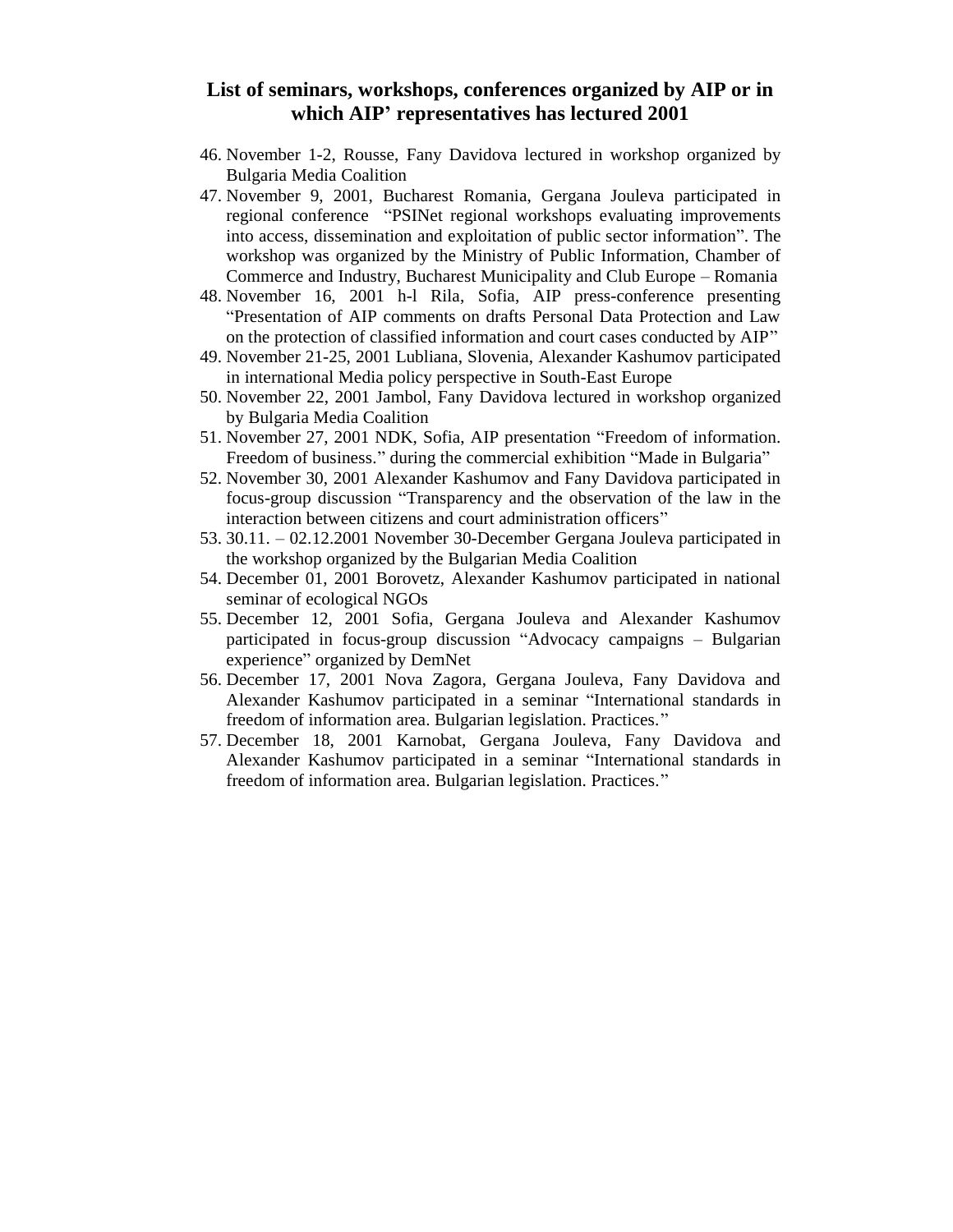| TARGET GROUPS WHICH AIP HAS SERVED | <b>NUMBER</b> |
|------------------------------------|---------------|
| <b>JOURNALISTS</b>                 | 405           |
| <b>BULGARIAN CITIZENS</b>          | 56            |
| <b>NGOs</b>                        | 38            |
| <b>BUSINESS</b>                    |               |
| <b>SCIENTISTS</b>                  |               |
| <b>TOTAL</b>                       |               |

| <b>LEGAL SERVICES</b>                | <b>NUMBER</b> |
|--------------------------------------|---------------|
| <b>WRITTEN CONSULTATION</b>          | 410           |
| <b>HELP IN WRITING APIA REQUESTS</b> | 46            |
| <b>COURT APPEAL</b>                  | 24            |
| CONSULTATION OVER THE PHONE          | 10            |
| <b>PERSONAL CONSULTATION</b>         | 61            |
| <b>E-MAIL CONSULTATION</b>           | 6             |
| <b>TOTAL</b>                         | 502           |

| <b>GROUNDS FOR REFUSALS</b>               | <b>NUMBER</b> |
|-------------------------------------------|---------------|
| <b>NO-REASON-REFUSALS</b>                 | 108           |
| NOT A REFUSAL UNDER APIA                  | 106           |
| <b>INSTRUCTION FROM SUPERIOR</b>          | 86            |
| <b>OFFICER'S DISCRETION</b>               | 51            |
| <b>OFFICIAL SECRET</b>                    | 34            |
| <b>SILENT REFUSALS</b>                    | 15            |
| <b>INVESTIGATORS SECRET</b>               | 13            |
| <b>OTHERS</b>                             | 13            |
| <b>INFORMATION IS NOT AVAILABLE</b>       | 12            |
| <b>FORWARDING TO PRESSCENTER</b>          | 11            |
| FORWARDING TO THE CENTRAL OFFICE IN SOFIA | 11            |
| WE ARE NOT OBLIGED TO GIVE INFORMATION    | 11            |
| <b>LACK OF TIME</b>                       | 9             |
| PERSONAL DATA                             | 8             |
| <b>LACK OF A PROCEDURE</b>                | 3             |
| <b>LACK OF LEGITIMATE INTEREST</b>        |               |
| NOT TO INTRUDE UPON DECISION TAKING       |               |
| <b>TRADE SECRET</b>                       | 2             |
| WE DON'T HAVE POWERS                      | 2             |
| <b>INFORMATION ALREADY PRESENTED</b>      |               |
| <b>TOTAL</b>                              | 502           |

| <b>LEGAL QUALIFICATION</b>   | <b>NUMBER</b> |
|------------------------------|---------------|
| <b>RIGHT TO ACCESS</b>       | 370           |
| <b>RIGHT TO INFORMATION</b>  | 24.           |
| <b>FREEDOM OF EXPRESSION</b> |               |
| <b>TOTAL</b>                 | 502           |
|                              |               |
| TIME SPENT (IN HOURS)        |               |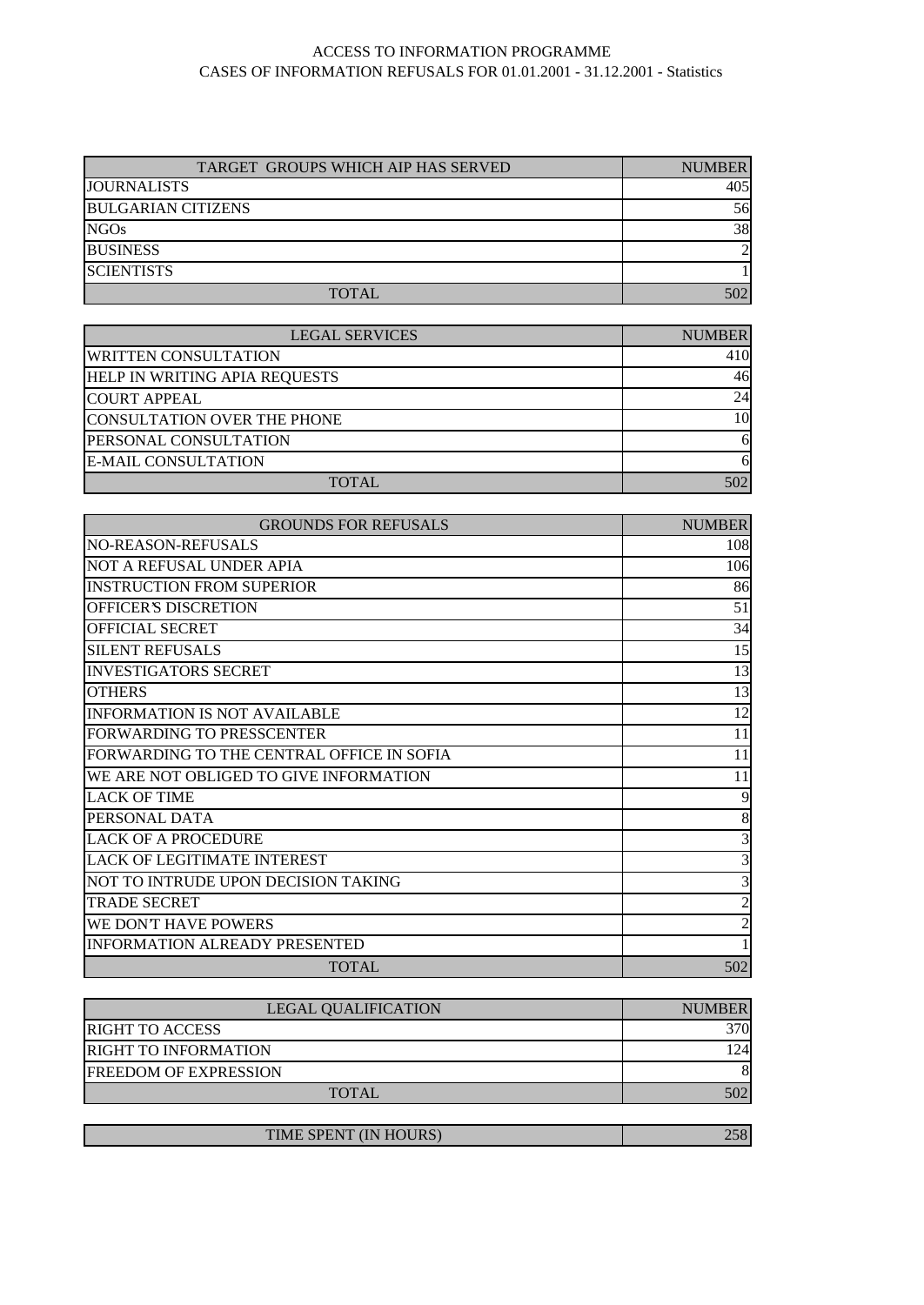| <b>REGIONS</b>        | <b>NUMBER</b>   |
|-----------------------|-----------------|
| <b>SOFIA</b>          | $72\,$          |
| <b>PERNIK</b>         | 40              |
| <b>RAZGRAD</b>        | 38              |
| <b>BLAGOEVGRAD</b>    | 29              |
| <b>KYUSTENDIL</b>     | 29              |
| <b>BOURGAS</b>        | 27              |
| <b>VELIKO TURNOVO</b> | $25\,$          |
| <b>SLIVEN</b>         | $\overline{22}$ |
| <b>VIDIN</b>          | 22              |
| <b>MONTANA</b>        | 20              |
| <b>SMOLYAN</b>        | 19              |
| <b>HASKOVO</b>        | 16              |
| <b>YAMBOL</b>         | 16              |
| <b>PLOVDIV</b>        | 14              |
| <b>VARNA</b>          | 14              |
| <b>DOBRICH</b>        | 13              |
| <b>STARA ZAGORA</b>   | 12              |
| <b>VRACA</b>          | 12              |
| <b>SHOUMEN</b>        | 11              |
| <b>PLEVEN</b>         | 10              |
| <b>LOVETCH</b>        | 9               |
| <b>GABROVO</b>        | 6               |
| <b>KARJALI</b>        | 6               |
| <b>PAZARJIK</b>       | 6               |
| <b>TARGOVISHTE</b>    | 6               |
| <b>ROUSSE</b>         | 5               |
| <b>SILISTRA</b>       | 3               |
| <b>TOTAL</b>          | 502             |

| AGENCIES AND INSTITUTIONS WHICH HOLD INFORMATION           | <b>NUMBER</b>  |
|------------------------------------------------------------|----------------|
| TERRITORIAL BRANCHES OF EXECUTIVE POWER                    | 127            |
| <b>LOCAL ADMINISTRATION</b>                                | 70             |
| OTHERS (NOT OBLIGATED UNDER APIA)                          | 47             |
| <b>COURT</b>                                               | 45             |
| <b>CENTRAL BRANCHES OF EXECUTIVE POWER</b>                 | 44             |
| <b>LEGAL ENTITIES</b>                                      | 34             |
| NATURAL PERSONS AND LEGAL ENTITIES, FINANCED BY THE BUDGET | 33             |
| <b>STATE COMMISSIONS</b>                                   | 32             |
| <b>SPECIALIZED AGENCIES</b>                                | 27             |
| <b>REGIONAL GOVERNOR</b>                                   | 23             |
| <b>STATE AGENCIES</b>                                      | 16             |
| <b>EXECUTIVE AGENCIES</b>                                  | $\overline{4}$ |
| <b>TOTAL</b>                                               | 502            |

| <b>SEEKERS by GENDER</b> | <b>NUMBER</b>            |
|--------------------------|--------------------------|
| <b>FEMALE</b>            | $\overline{\phantom{a}}$ |
| <b>MALE</b>              |                          |
| <b>TOTAL</b>             | 502                      |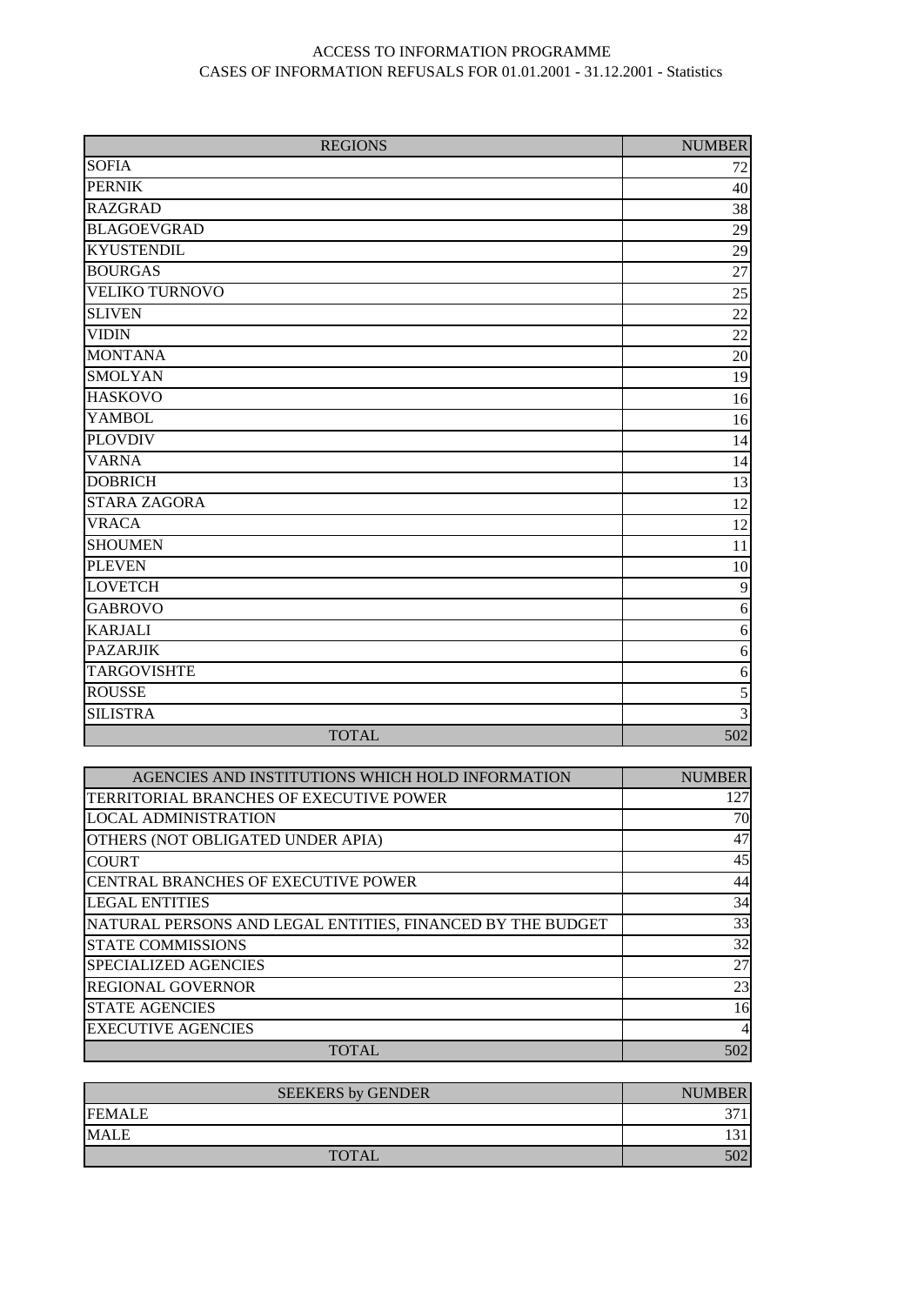



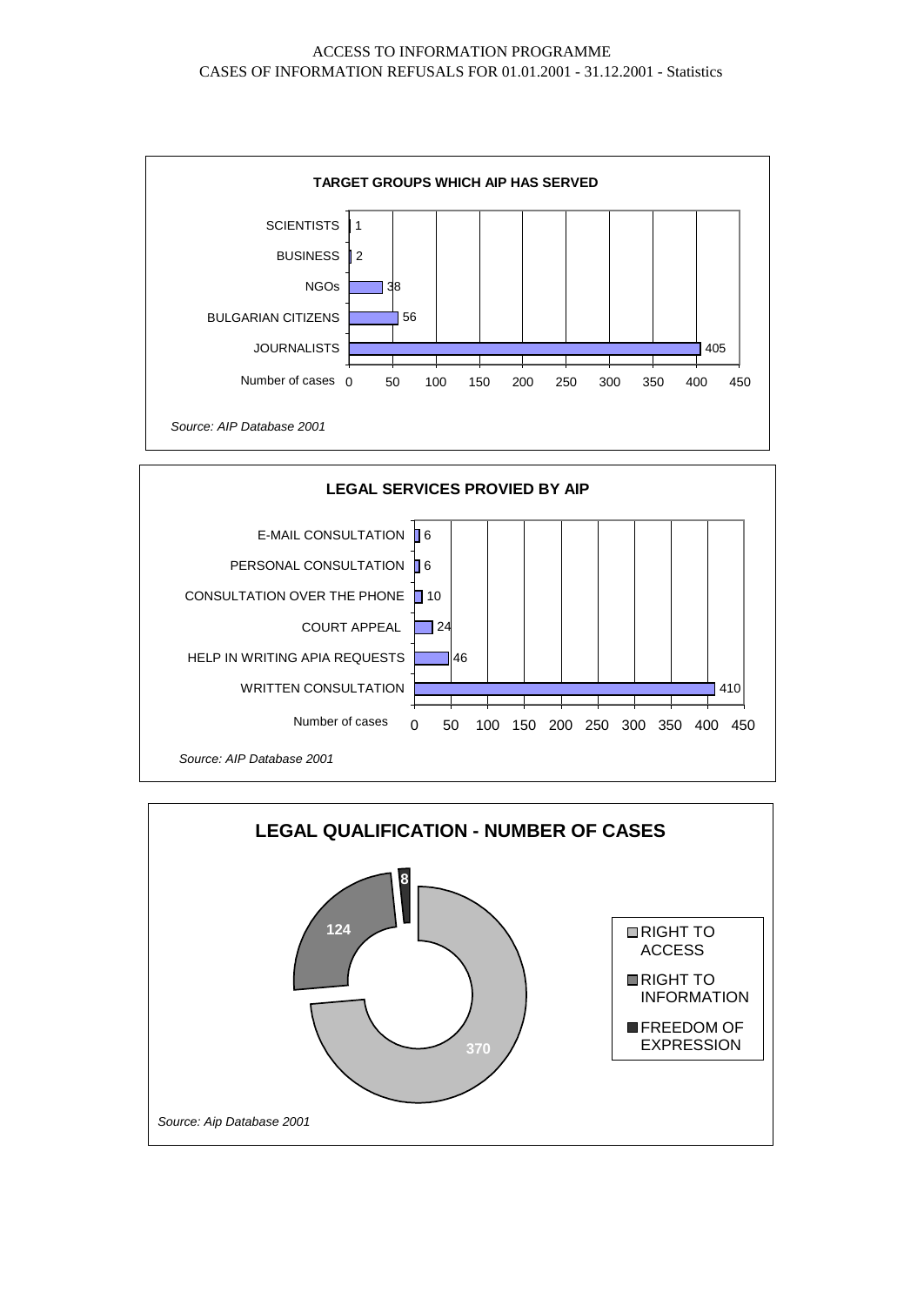

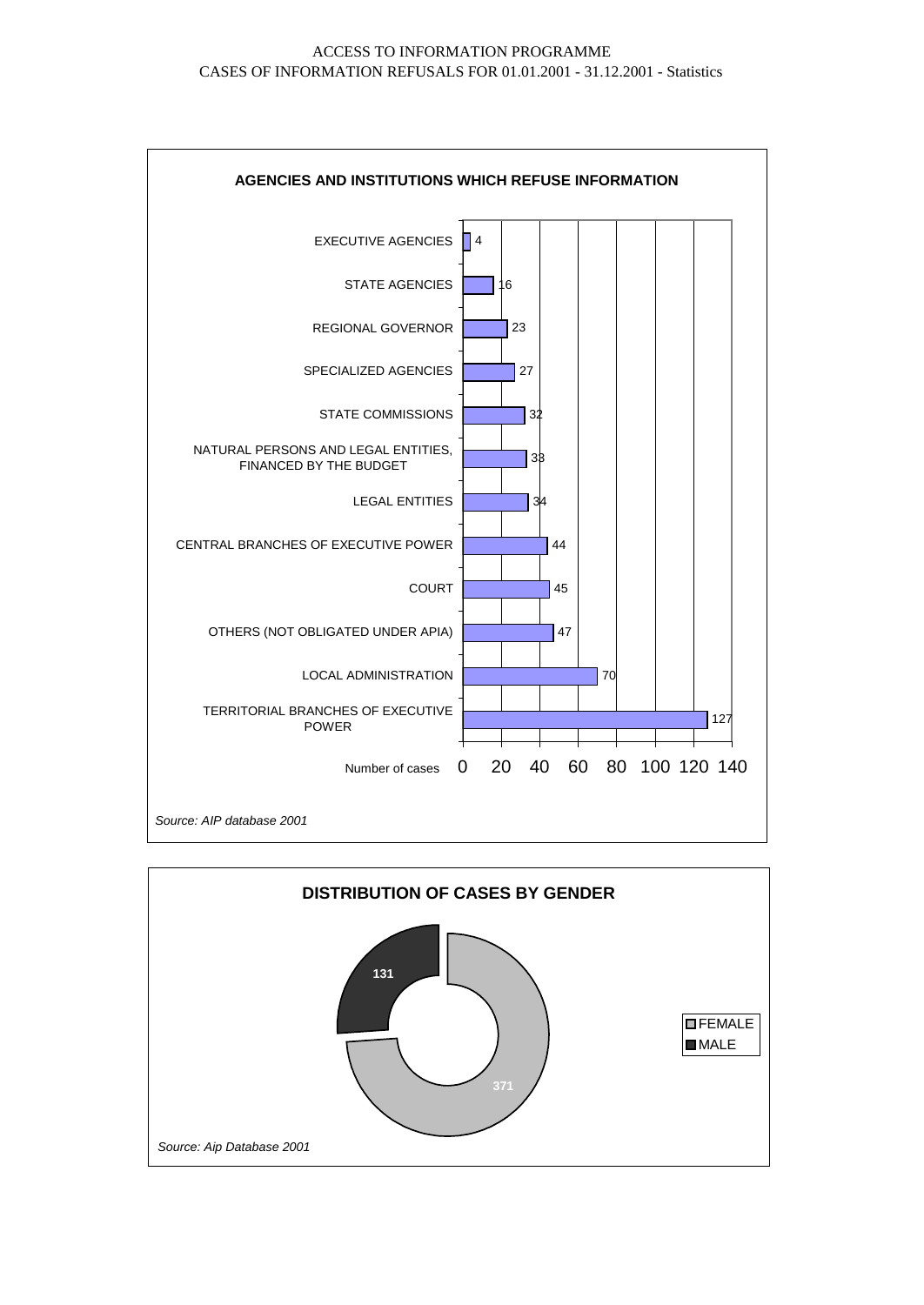